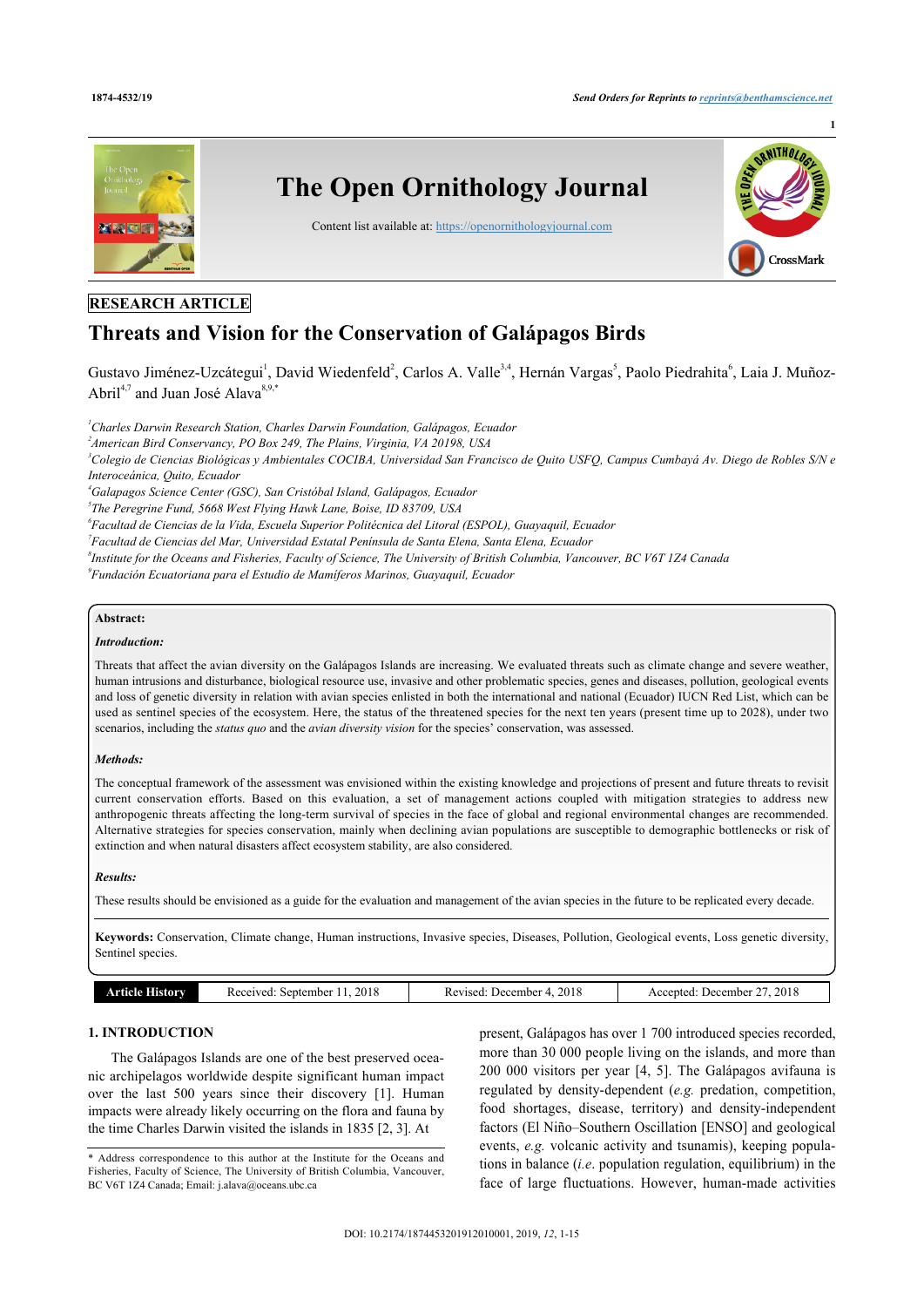from outside and from within Galápagos directly or indirectly affect bird species on the Islands [[6](#page-12-5) - [14](#page-12-6)]. The main threats affecting the Galápagos avifauna (following the IUCN classification) are climate change and severe weather, human intrusions and disturbance, biological resource use (incidental and direct fishing), invasive and other problematic species, genes and diseases, pollution (chemical and biological contamination, solid waste, urban sprawl), geological events and loss of genetic diversity[[15\]](#page-12-7).

The categorization of species by the International Union for the Conservation of Nature's Red List of Threatened Species (the "Red List") is useful to prioritize efforts and actions regarding species conservation. To date, 172 bird species have been recorded in Galápagos, including endemic (found only in Galápagos), native (occur naturally in Galápagos but also elsewhere), and migratory species. Of these, 32 (18.6%) are listed as threatened (1 Extinct, 4 Critically Endangered, 7 Endangered, 20 Vulnerable) [[16\]](#page-12-8). Of the endemic species, the Least Vermilion Flycatcher (*Pyrocephalus dubius*) from San Cristóbal Island is considered Extinct, although this needs confirmation as there is an unconfirmed record in 2008 [[17](#page-12-9), [18\]](#page-12-10). It is important to note here that the conservation status of a species can change over time due to changes in taxonomy, observed changes in populations, changes in the evaluation system, the discovery of new extant species, and an increase of threats.

Numerous bird studies have been done on the Galápagos during the last two centuries. These studies mainly focused on individual species, contributed a better knowledge on the ecology and evolution of Galapagos avian diversity [\[7](#page-12-11), [9,](#page-12-12) [10](#page-12-13), [16\]](#page-12-8). However, general bird threats increased during this time in such a manner that it seems to outweigh our understanding of their interaction with bird species likely limiting current management and conservation programs. Therefore, the aim of this study was to evaluate the past and current status of knowledge in regards to the threats in the islands and project scenarios to understand future trends to contribute to the management and overall conservation of the Galapagos avifauna. To accomplish this, potential management actions are proposed under two scenarios (*i.e. Status Quo* [SQ] and Vision [V]) by assessing and predicting the impacts on species' population trends.

## **2. METHODS TO ASSES IMPACTS TO GALÁPAGOS AVIAN DIVERSITY**

In Galápagos, 61 avian species are indigenous (*i.e.* endemic, native)[[16\]](#page-12-8). We choose to work with 20 species registered in the IUCN Red List because these species are the most endangered and upon which conservation efforts and management plans must be prioritized. Furthermore, these species are representative and inhabitants of diverse ecological areas or unique habitats (*i.e.* marine and coastal habitats, transition zones, and arid and humid habitats) and several species would qualify as sentinel species or bioindicators [\[7](#page-12-11), [15,](#page-12-7) [19](#page-12-14) - [22\]](#page-13-0). We evaluated species threats following criteria of the IUCN Red List of Threatened Species, including climate change and severe weather, human intrusions and disturbances, biological resource use (incidental and direct fishing), invasive species, diseases, chemical pollution, geological events and

loss of genetic diversity. This assessment included seabirds and aquatic birds Table **[1](#page-2-0)** and land birds Table **[2](#page-5-0)**.

We made projections on the future conservation status of the birds over the next ten years up to 2028. This is a conservative and prudent time period to evaluate any changes in management to know the survival of long-lived species based on two scenarios: 1) the *Status Quo* (SQ) scenario describes possible results based on the assumption that conservation efforts are continued along the current trajectory (*i.e.* 'business as usual') or deteriorates in the next 10 years and 2) the Avian Diversity Vision (V) scenario representing ambitious goals that could be accomplished in the next 10 years if there are improvements in research, management actions, and in extreme cases the implementation of new regulations for conservation efforts in close conjunction with contingency plans.

The Avian Diversity Vision scenario was developed from a workshop, in which we used all available knowledge of Galápagos ecosystems and ecological trends, field experience and the existing scientific literature available, including peerreviewed papers, grey literature (*e.g*., technical reports, papers presented in conferences), information from the Check List and Natural History Collection at CDF, and best available expert knowledge (authors). The rationale for this methodology was following the central idea from the "*Vision for the biodiversity of the Galápagos Islands*" which are based on the guiding principles by Bensted-Smith [\[6](#page-12-5)]. following an expert workshop on Galapagos conservation developed in 1999, in which two of the co-authors (CAV & HV) participated.

### **3. THREATS TO GALÁPAGOS AVIAN DIVERSITY**

#### **3.1. Climate change and severe weather**

The El Niño-Southern Oscillation (ENSO - El Niño [warm] and La Niña [cold] events) has affected the Galápagos Islands for thousands of years and the native species have evolved under its influence [\[23\]](#page-13-1). Climate change will likely increase the frequency and intensity of El Niño events [[24\]](#page-13-2). As shown in Table**1**, severe El Niño events in 1982-1983 and 1997-1998 caused populations of Galápagos Penguins (*Spheniscus mendiculus*) to decrease by 80% and 60%, and populations of Flightless Cormorants (*Phalacrocorax harrisi*) by 50% and 25%, respectively [[8](#page-12-15), [13,](#page-12-16) [25,](#page-13-3) [26](#page-13-4)]. Reproduction of Waved Albatrosses (*Phoebastria irrorata*) was affected in 1982-1983 and 2015-2016 ([\[27\]](#page-13-5), GJU, per. obs.). In other cases, El Niño affected the habitat by changing the natural ecosystems of lagoons inhabited by aquatic birds and thus affecting threatened species, including the Galápagos American Flamingo (*Phoenicopterus ruber glyphorhynchus*) [\[28](#page-13-6)].

Although the impact of climate change on several largescale ocean-climatic perturbations (*e.g.* ENSO episodes) is difficult to predict with certainty, it has been suggested that global climate change may result in continued, more frequent, and intense El Niño events coupled with higher sea-surface temperature, increased precipitation, sea level rise, ocean acidification, and a reduction in upwelling in the Galápagos archipelago [\[29](#page-13-7) - [31](#page-13-8)]. Therefore, it is likely that the most significant threat from climate change is its potential to affect the frequency and severity of ENSO events, impacting Galápagos sea-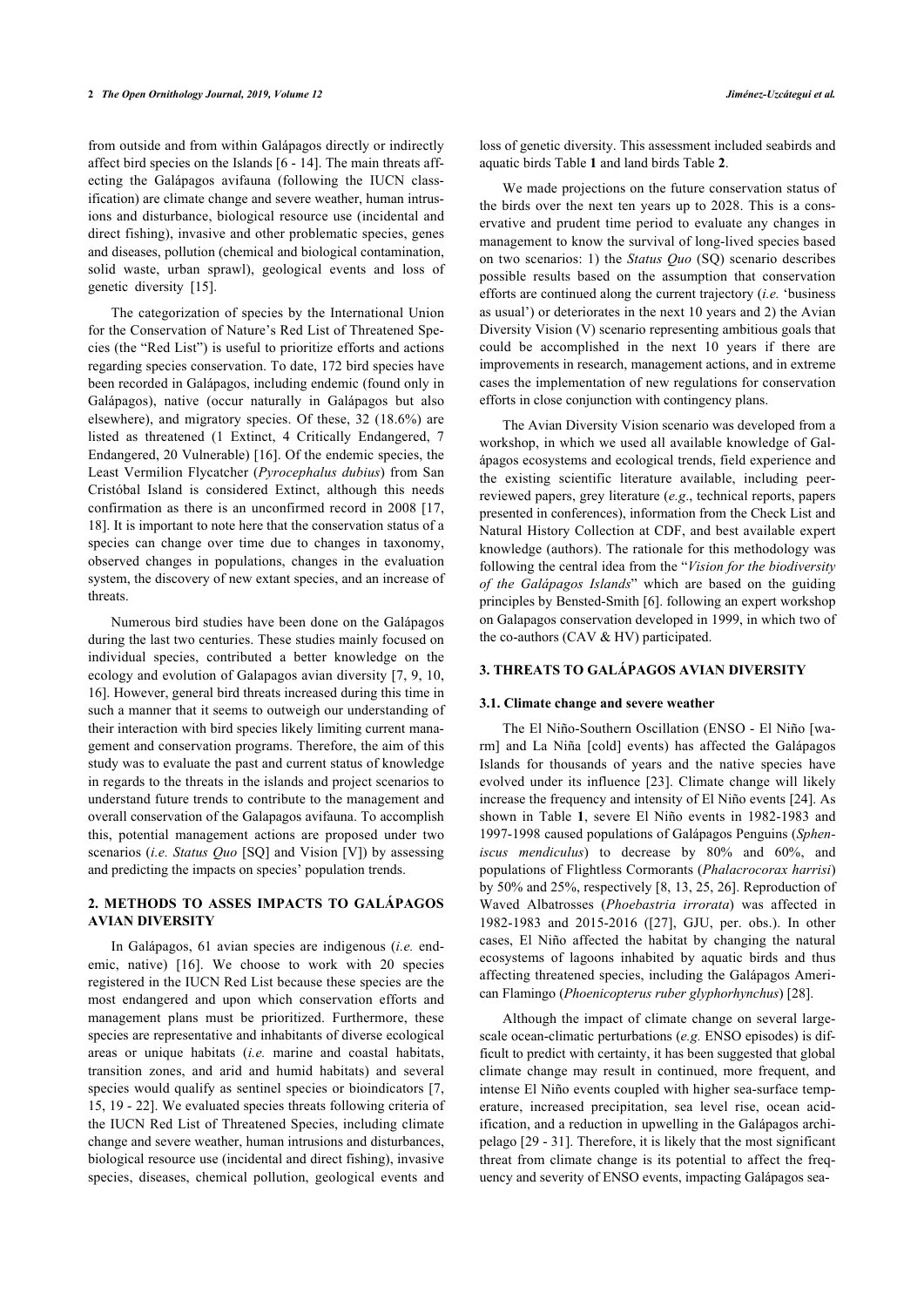## <span id="page-2-0"></span>**Table 1. Assessment of threats, current actions and mitigation and management strategies under Status Quo (SQ) and the Vision (V) for the conservation of Galápagos avian diversity: seabirds and aquatic birds, including indigenous species (***i.e.* **endemic and native).**

| <b>Species</b>           | <b>Scenarios</b> | <b>Climate</b><br>Change<br>and Severe<br>Weather                                                                                               | Human<br><b>Intrusions</b><br>and<br><b>Disturbance</b>                                                              | <b>Biological</b><br><b>Resource</b><br><b>Use</b>                                                                                                                                                                             | <b>Invasive</b><br><b>Species</b>                            | <b>Diseases</b>                                            | <b>Pollution</b>                                                                                                                                                                                                                                                                                  | Geological<br><b>Events</b>                                                                         | Loss<br>Genetic<br><b>Diversity</b>                                                         | Population<br><b>Trends</b> | Source                                                                  |
|--------------------------|------------------|-------------------------------------------------------------------------------------------------------------------------------------------------|----------------------------------------------------------------------------------------------------------------------|--------------------------------------------------------------------------------------------------------------------------------------------------------------------------------------------------------------------------------|--------------------------------------------------------------|------------------------------------------------------------|---------------------------------------------------------------------------------------------------------------------------------------------------------------------------------------------------------------------------------------------------------------------------------------------------|-----------------------------------------------------------------------------------------------------|---------------------------------------------------------------------------------------------|-----------------------------|-------------------------------------------------------------------------|
|                          | 2018             | Populations<br>affected by<br>ENSO.<br>Decreased<br>80%<br>and 60% in<br>1982-83 and<br>1997-1998.<br>N <sub>0</sub><br>reproduction<br>in 2015 | Some<br>collisions and<br>disturbance in<br>breeding<br>areas by<br>motorboats                                       | Fisheries<br>affect some<br>individuals                                                                                                                                                                                        | Cat, rats on<br>eggs and<br>chicks                           | Plasmodium<br>sp. recorded.<br>Parasites<br>recorded       | Heavy metals<br>assessed                                                                                                                                                                                                                                                                          | Tsunamis.<br>volcanic<br>eruptions,<br>higher tide<br>levels<br>affected<br>nests near<br>the coast |                                                                                             | Declining                   | 1.7, 8,<br>9, 12,<br>13, 14,<br>25, 26,<br>42, 44,<br>49, 55,<br>72, 79 |
| Galápagos<br>Penguin     | SO.              | Population<br>affected<br>same<br>percentage.<br>ENSO it<br>strongest<br>and<br>frequently                                                      | More<br>collisions and<br>disturbance in<br>breeding<br>areas by<br>motorboats                                       | New<br>methods in<br>fisheries<br>affected<br>individuals                                                                                                                                                                      | Minimum<br>control of<br>cat, rats                           | Enter to GPS<br>emergent<br>diseases                       | Oil spills,<br>mercury,<br>POPs (e.g.<br>DDT)                                                                                                                                                                                                                                                     | Same as<br>above                                                                                    |                                                                                             | Declining                   |                                                                         |
| Spheniscus<br>mendiculus | V                | Population<br>affected.<br><b>ENSO</b><br>stronger and<br>more<br>frequent                                                                      | Control<br>increasing<br>turism and<br>populated<br>bays and<br>implement<br>propeller<br>protector on<br>motorboats | Exclusion of<br>longline and<br>drifting fish<br>aggregating<br>device in the<br><b>GMR</b><br>without the<br>need of<br>experimental<br>fishing trial<br>and field<br>studies.<br>following the<br>precautionary<br>principle | Aggressive<br>control on<br>cats and<br>rats in the<br>coast | Control<br>vectors and<br>ABG has<br>better<br>management. | Continue the<br>prohibition of<br>entry of<br>bunker-tanker<br>boats; outside<br>of GMR;<br>improve<br>preparedness<br>and response<br>plan to<br>mitigate and<br>control oil<br>spills and<br>releases of<br>hazardous<br>substances<br>from ships<br>within and<br>outside of the<br><b>GMR</b> | Same as<br>above                                                                                    | 50/500<br>rule for a<br>minimum<br>viable<br>population,<br>develop a<br>breeding<br>center | Stable                      |                                                                         |
|                          | 2018             | Populations<br>affected by<br>ENSO.<br>Decreased<br>50%<br>and 25% in<br>1982-83 and<br>1997-1998                                               | Disturbance<br>in breeding<br>areas                                                                                  |                                                                                                                                                                                                                                | Cat, rats on<br>eggs and<br>chicks                           | Plasmodium<br>sp. recorded.<br>Parasites<br>recorded       | Heavy metals<br>assessed, oil<br>spills, POPs<br>$(e.g.$ DDT $)$                                                                                                                                                                                                                                  | Tsunamis,<br>volcanic<br>eruptions.<br>higher tide<br>levels<br>affected<br>nests near<br>the coast |                                                                                             | Declining                   | 1, 7, 9,<br>25, 26,<br>44, 55,<br>72                                    |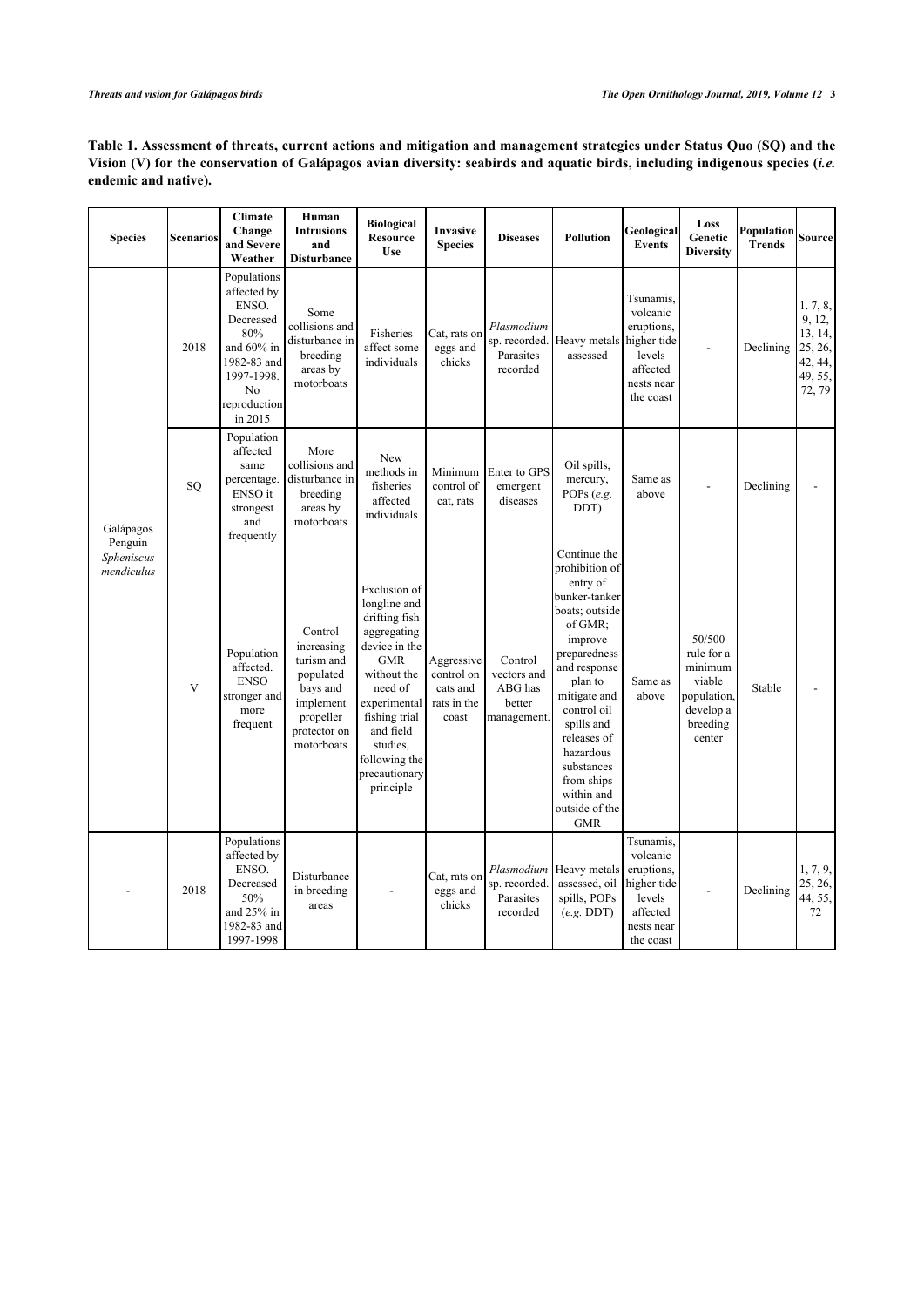## *(Table 1) contd.....*

| <b>Species</b>                                      | <b>Scenarios</b> | <b>Climate</b><br>Change<br>and Severe<br>Weather                                            | Human<br><b>Intrusions</b><br>and<br><b>Disturbance</b>                                                                        | <b>Biological</b><br><b>Resource</b><br><b>Use</b>                                                                                                                                                                             | Invasive<br><b>Species</b>                                   | <b>Diseases</b>                                              | <b>Pollution</b>                                                                                                                                                                                                                                                                                                                    | Geological<br><b>Events</b> | Loss<br>Genetic<br><b>Diversity</b> | Population<br><b>Trends</b> | Source                                       |
|-----------------------------------------------------|------------------|----------------------------------------------------------------------------------------------|--------------------------------------------------------------------------------------------------------------------------------|--------------------------------------------------------------------------------------------------------------------------------------------------------------------------------------------------------------------------------|--------------------------------------------------------------|--------------------------------------------------------------|-------------------------------------------------------------------------------------------------------------------------------------------------------------------------------------------------------------------------------------------------------------------------------------------------------------------------------------|-----------------------------|-------------------------------------|-----------------------------|----------------------------------------------|
|                                                     | SQ               | Population<br>affected<br>same<br>percentage.<br>ENSO it<br>stronger and<br>more<br>frequent | More<br>disturbances<br>in breeding<br>grounds                                                                                 |                                                                                                                                                                                                                                | Minimun<br>control of<br>cat, rats                           | Entry into<br>Galápagos<br>by emergent<br>diseases           | Oil spills,<br>POPs (e.g.<br>DDT)                                                                                                                                                                                                                                                                                                   | Same as<br>above            |                                     | Declining                   |                                              |
| Flightless<br>Cormorant<br>Phalacrocorax<br>harrisi | V                | Population<br>affected.<br>ENSO it<br>stronger and<br>more<br>frequent.                      | Control<br>increasing<br>turism and<br>populated<br>bays and<br>implement<br>propeller<br>protector on<br>motorboats           | Exclusion of<br>longline and<br>drifting fish<br>aggregating<br>device in the<br><b>GMR</b><br>without the<br>need of<br>experimental<br>fishing trial<br>and field<br>studies,<br>following the<br>precautionary<br>principle | Aggressive<br>control on<br>cats and<br>rats in the<br>coast | Control of<br>vectors and<br>ABG has<br>better<br>management | Continue the<br>prohibition of<br>entry of<br>bunker-tanker<br>boats:<br>outside of<br>GMR:<br>improve<br>preparedness<br>and response<br>plan to<br>mitigate and<br>control oil<br>spills and<br>releases of<br>hazardous<br>substances<br>from ships<br>within and<br>outside of the<br><b>GMR</b>                                | Same as<br>above            | Data<br>collected<br>and known      | Increased                   |                                              |
|                                                     | 2018             | Cinchona<br>pubescens<br>and Rubus<br>sp. affect<br>colonies                                 | Original<br>natural areas<br>lost for<br>agricultural<br>activities                                                            | Fisheries<br>Unknown<br>impact                                                                                                                                                                                                 | Cat, rats?,<br>pigs, cattle<br>affected<br>nests             | Unknown                                                      | Unknown                                                                                                                                                                                                                                                                                                                             |                             |                                     | Declining                   | 7, 9                                         |
|                                                     | SQ               | Invasive<br>plants on<br>colonies                                                            |                                                                                                                                | Fisheries<br>Unknown<br>impact                                                                                                                                                                                                 | Minimum<br>control of<br>cat, rats                           | Unknown                                                      | Unknown, oil<br>spills                                                                                                                                                                                                                                                                                                              |                             |                                     | Stable                      |                                              |
| Galápagos<br>Petrel<br>Pterodroma<br>phaeopygia     | V                | Introduced<br>plants<br>eradicated<br>from<br>colonies                                       | Reforesting<br>breeding<br>areas in GNP,<br>and in<br>agricultural<br>areas (gulch)<br>with the<br>collaboration<br>of farmers | Data<br>collected and<br>analyzed                                                                                                                                                                                              | Aggressive<br>control of<br>feral<br>species                 | Data<br>collected and<br>known                               | Continue the<br>prohibition of<br>entry of<br>bunker-tanker<br>boats. Data<br>collected and<br>known<br>outside of<br>GMR:<br>improve<br>preparedness<br>and response<br>plan to<br>mitigate and<br>control oil<br>spills and<br>releases of<br>hazardous<br>substances<br>from ships<br>within and<br>outside of the<br><b>GMR</b> |                             | Data<br>collected<br>and known      | Increased                   |                                              |
|                                                     | 2018             | Nil<br>in 1982-83                                                                            | Few human<br>reproduction interaction on<br>island                                                                             | Fisheries<br>impact                                                                                                                                                                                                            | Mosquitoes                                                   | Few diseases<br>recorded                                     | Heavy metals<br>assessed, oil<br>spills                                                                                                                                                                                                                                                                                             |                             |                                     | Declining                   | 7, 9,<br>27, 39,<br>40, 48,<br>56, 59,<br>72 |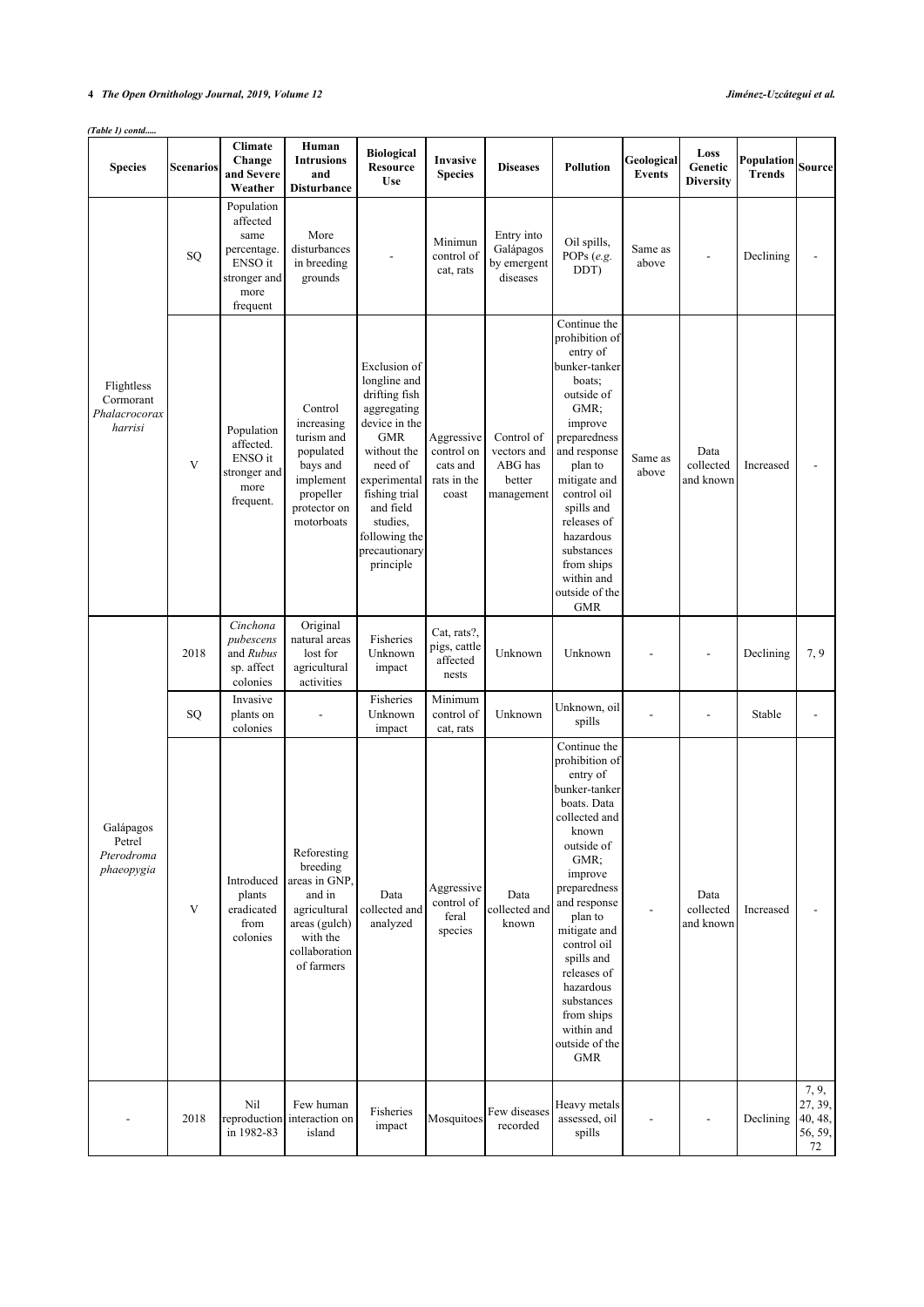### *(Table 1) contd.....*

| <b>Species</b>                                      | <b>Scenarios</b> | Climate<br>Change<br>and Severe<br>Weather               | Human<br><b>Intrusions</b><br>and<br><b>Disturbance</b>                                                                            | <b>Biological</b><br>Resource<br><b>Use</b>             | Invasive<br><b>Species</b>                                                     | <b>Diseases</b>                                   | <b>Pollution</b>                                                                                                                                                                                                                               | Geological<br><b>Events</b>                                                                                             | Loss<br>Genetic<br><b>Diversity</b> | Population<br><b>Trends</b> | Source          |
|-----------------------------------------------------|------------------|----------------------------------------------------------|------------------------------------------------------------------------------------------------------------------------------------|---------------------------------------------------------|--------------------------------------------------------------------------------|---------------------------------------------------|------------------------------------------------------------------------------------------------------------------------------------------------------------------------------------------------------------------------------------------------|-------------------------------------------------------------------------------------------------------------------------|-------------------------------------|-----------------------------|-----------------|
|                                                     | SQ               | Nil<br>reproduction<br>with ENSO<br>in GPS               | More human<br>interaction on<br>island                                                                                             | More<br>fisheries<br>impacts<br>ouside of<br><b>GMR</b> | Mosquitoes<br>and other<br>introduced<br>species<br>recorded<br>on<br>Española | New and<br>emergent<br>diseases                   | Oil spills,<br><b>POPs</b>                                                                                                                                                                                                                     |                                                                                                                         |                                     | Declining                   |                 |
| Waved<br>Albatross<br>Phoebastria<br>irrorata       | V                | Nil<br>when ENSO<br>in GPS                               | reproduction Restrict daily<br>tours                                                                                               | Continue the<br><b>ACAP</b> Plan                        | Better<br>biosecurity<br>control to<br>visit the<br>islands                    | Not<br>emergent<br>diseases.<br>Data<br>collected | Continue<br>study; outside<br>of GMR;<br>improve<br>preparedness<br>and response<br>plan to<br>mitigate and<br>control oil<br>spills and<br>releases of<br>hazardous<br>substances<br>from ships<br>within and<br>outside of the<br><b>GMR</b> |                                                                                                                         | Data<br>collected<br>and known      | Stable                      |                 |
|                                                     | 2018             | <b>ENSO</b><br>affected<br>lagoons                       | Loss of<br>lagoons in<br>Isabela.<br>Disturbance<br>in breeding<br>areas                                                           |                                                         | Dogs, pigs<br>affected<br>individuals<br>and nest                              | Unknown                                           | Unknown                                                                                                                                                                                                                                        | Tsunamis,<br>higher tide<br>levels<br>affected<br>nests near<br>the coast                                               | Unknown                             | Declining                   | 7, 9,<br>25, 28 |
| Galápagos<br>American<br>Flamingo<br>Phoenicopterus | SQ               | <b>ENSO</b><br>affected<br>lagoons<br>more<br>frequently | More loss of<br>lagoons in<br>Isabela.<br>Disturbance<br>in breeding<br>areas                                                      |                                                         | Minimum<br>control of<br>cat, rats,<br>dogs, pigs                              | Unknown                                           | Unknown                                                                                                                                                                                                                                        | Same as<br>above                                                                                                        | Unknown                             | Declining                   |                 |
| ruber<br>glyphorhynchus                             | V                | <b>ENSO</b><br>affected<br>lagoons                       | Recovery of<br>lagoons.<br>Educational<br>program and<br>environmental<br>outreach to<br>reduce<br>disturbance in<br>habitat areas |                                                         | Aggressive<br>control of<br>feral<br>species                                   | Data<br>collected and<br>known                    | Data<br>collected and<br>known                                                                                                                                                                                                                 | Dunes and<br>rocky<br>habitats<br>affected<br>before by<br>tsunamis,<br>sea level<br>rise and<br>flooding<br>recovered. | Data<br>collected<br>and known      | Stable /<br>uncertain       |                 |
|                                                     | 2018             |                                                          | Loss of<br>habitat<br>Disturbance<br>on breeding<br>areas                                                                          | Fisheries<br>unknown<br>impact                          | Dogs, cats,<br>rats<br>affected<br>individuals                                 | Unknown                                           | Unknown                                                                                                                                                                                                                                        |                                                                                                                         |                                     | Stable /<br>uncertain       | 7, 9,<br>10     |
| Lava Gull                                           | SQ               |                                                          | Loss of<br>habitat<br>Disturbance                                                                                                  | Fisheries<br>continue;<br>unknown<br>impact             | Minimum<br>control of<br>dogs, cats,<br>rats                                   | Continue<br>unknown                               | Continue<br>unknown                                                                                                                                                                                                                            |                                                                                                                         |                                     | Stable /<br>uncertain       |                 |
| Leucophaeus<br>fuliginosus                          | V                |                                                          | Educational<br>program and<br>environmental<br>outreach to<br>reduce<br>disturbance in<br>habitat areas                            | Data<br>collected                                       | Aggressive<br>control of<br>feral<br>species                                   | Data<br>collected and<br>known                    | Data<br>collected and<br>known                                                                                                                                                                                                                 | Dunes and<br>rocky<br>habitats<br>affected<br>before by<br>tsunamis,<br>sea level<br>rise and<br>flooding<br>recovered. | Data<br>collected<br>and known      | Increased /<br>stable       |                 |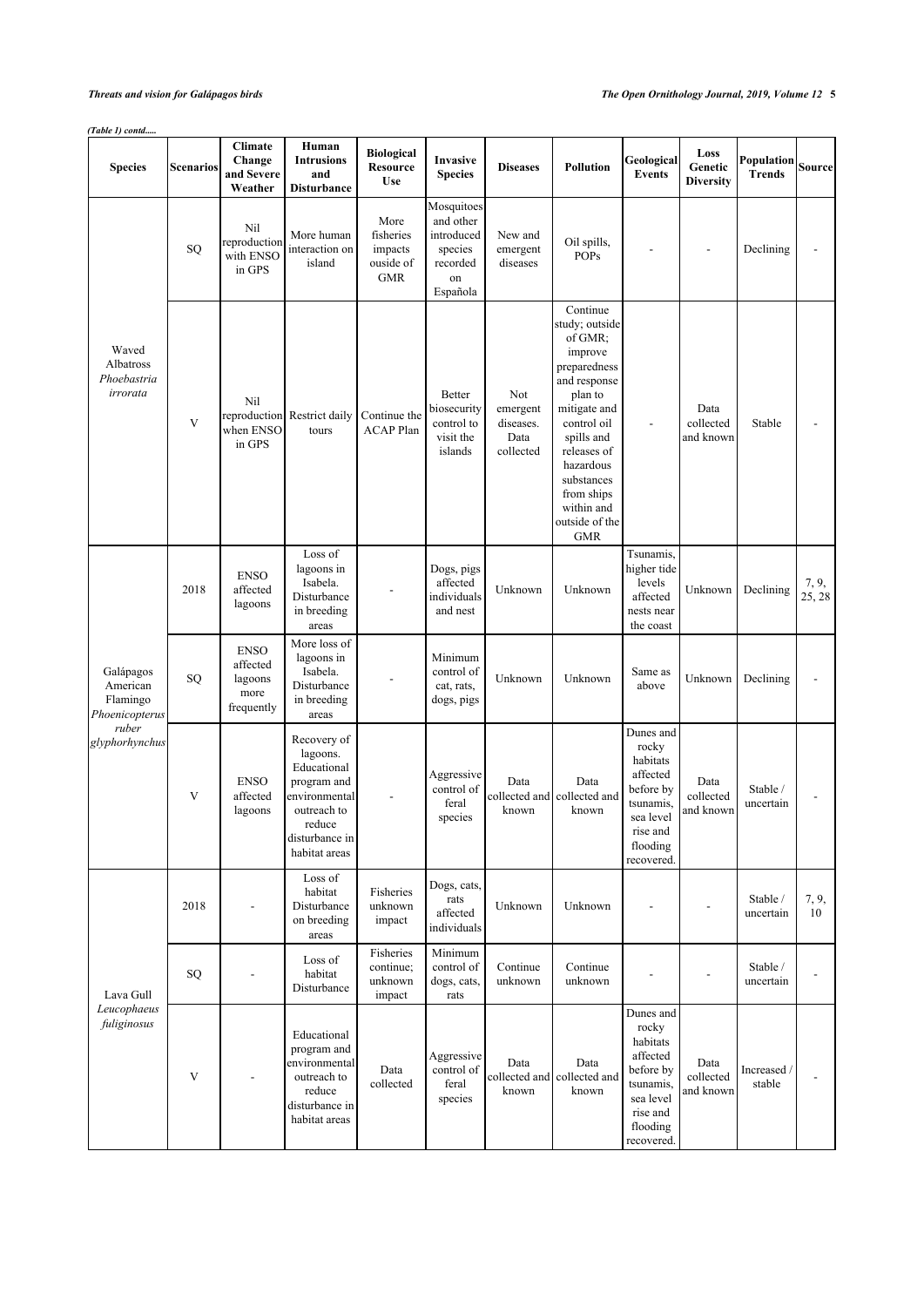| <b>Species</b>                            | <b>Scenarios</b> | <b>Climate</b><br>Change<br>and Severe<br>Weather | Human<br><b>Intrusions</b><br>and<br><b>Disturbance</b>                                                 | <b>Biological</b><br><b>Resource</b><br><b>Use</b> | <b>Invasive</b><br><b>Species</b>              | <b>Diseases</b>      | <b>Pollution</b>                             | Geological <br>Events    | Loss<br>Genetic<br><b>Diversity</b> | $\left  \text{Population} \right  \text{Source}$<br><b>Trends</b> |        |
|-------------------------------------------|------------------|---------------------------------------------------|---------------------------------------------------------------------------------------------------------|----------------------------------------------------|------------------------------------------------|----------------------|----------------------------------------------|--------------------------|-------------------------------------|-------------------------------------------------------------------|--------|
|                                           | 2018             | Change the<br>habitat                             | Loss of<br>habitat                                                                                      | Some<br>vehicular<br>collisions                    | Dogs, cats,<br>rats<br>affected<br>individuals | Unknown              | Unknown                                      | $\overline{\phantom{a}}$ | Unknown                             |                                                                   | 35, 41 |
| Galápagos Rail<br>Laterallus<br>spilonota | SQ               | Continue<br>changes in<br>the habitat             | $\overline{\phantom{a}}$                                                                                | Increased<br>vehicular<br>collisions               | Minimun<br>control of<br>dogs, cats,<br>rats   | Continue;<br>unknown | Continue:<br>unknown                         |                          | Continue;<br>unknown                |                                                                   |        |
|                                           | V                |                                                   | Educational<br>program and<br>environmental<br>outreach to<br>reduce<br>disturbance in<br>habitat areas | Zero impact                                        | Aggressive<br>control on<br>feral<br>species   | Data<br>known        | Data<br>collected and collected and<br>known | $\overline{\phantom{0}}$ | Data<br>collected<br>and known      | Stable /<br>uncertain                                             |        |

\*2018 = 2018 status, SQ = Status quo, V = 2028 Avian Diversity Vision \*\*ENSO = El Niño Southern Oscillation. GPS = Galápagos. POPs = Persistent Organic Pollutants. DDT = Dichlorodiphenyltrichloroethanes. ABG = Agencia de Bioseguridad de Galápagos. GNP = Galapagos National Park. GMR = Galapagos Marine Reserve. ACAP Agreement on the Conservation of Albatrosses and Petrels.

## <span id="page-5-0"></span>**Table 2. Assessment of threats, current action and mitigation and management strategies under status quo (SQ) and the vision (V) for the conservation of Galápagos avian diversity: terrestrial birds, including indigenous species (***i.e.* **native and endemic).**

| <b>Species</b>                      | <b>Scenarios</b> | <b>Climate</b><br>Change<br>and<br><b>Severe</b><br>Weather | Human<br><b>Intrusions</b><br>and<br><b>Disturbance</b>                                                                     | <b>Biological</b><br><b>Resource</b><br><b>Use</b> | <b>Invasive</b><br><b>Species</b>            | <b>Diseases</b>                                 | <b>Pollution</b>                                                                                                                                 | Geological<br><b>Events</b> | Loss<br>Genetic<br><b>Diversity</b>        | <b>Population</b><br><b>Trends</b> | Source        |
|-------------------------------------|------------------|-------------------------------------------------------------|-----------------------------------------------------------------------------------------------------------------------------|----------------------------------------------------|----------------------------------------------|-------------------------------------------------|--------------------------------------------------------------------------------------------------------------------------------------------------|-----------------------------|--------------------------------------------|------------------------------------|---------------|
|                                     | 2018             |                                                             | Loss of<br>habitat. Some<br>agricultural<br>community<br>impact                                                             |                                                    |                                              | Few<br>diseases<br>recorded                     | Unknown                                                                                                                                          |                             | Small<br>populations<br>on some<br>Islands | Stable /<br>uncertain              | 1, 7, 9       |
| Galápagos<br>Hawk                   | SQ               |                                                             | Loss of<br>habitat. Some<br>agricultural<br>community<br>impact                                                             |                                                    |                                              | New and<br>emergent<br>diseases                 | Potential<br>impacts of<br>mercury,<br>pesticides/<br>rodenticides                                                                               |                             | Small<br>populations<br>on some<br>Islands | Stable /<br>uncertain              |               |
| <b>Buteo</b><br>galapagoensis       | V                |                                                             | Educational<br>program and<br>environmental<br>outreach<br>program to<br>reduce<br>disturbances<br>in habitat<br>areas      | Zero<br>impact                                     |                                              | N <sub>0</sub><br>emerging<br>diseases.<br>Data | Data<br>collected:<br>prohibit the<br>use of<br>current use<br>pesticides<br>and<br>collected rodenticides<br>to avoid<br>secondary<br>poisoning |                             | Small<br>populations<br>on some<br>Islands | Stable                             |               |
|                                     | 2018             | Change<br>the<br>habitat                                    | Loss of<br>habitat                                                                                                          | Some<br>vehicular<br>collisions                    | Cats, rats?<br>affected<br>individuals       | Unknown                                         | Unknown                                                                                                                                          |                             |                                            | Declining                          | 17, 35,<br>41 |
| Little<br>Vermilion                 | SQ               | Same as<br>above                                            |                                                                                                                             | Increase<br>vehicular<br>collisions                | Cats, rats?<br>affected<br>individuals       | Continue<br>unknown                             | Continue<br>unknown                                                                                                                              |                             |                                            | Declining                          |               |
| Flycatcher<br>Pyrocephalus<br>nanus | V                |                                                             | Reforesting<br>breeding areas<br>in GNP, and<br>in agricultural<br>areas (gulch)<br>with the<br>collaboration<br>of farmers | Zero<br>impact                                     | Aggressive<br>control on<br>feral<br>species | Data<br>collected<br>and<br>known               | Data<br>collected<br>and known                                                                                                                   |                             | Data<br>collected<br>and known             | Stable /<br>uncertain              |               |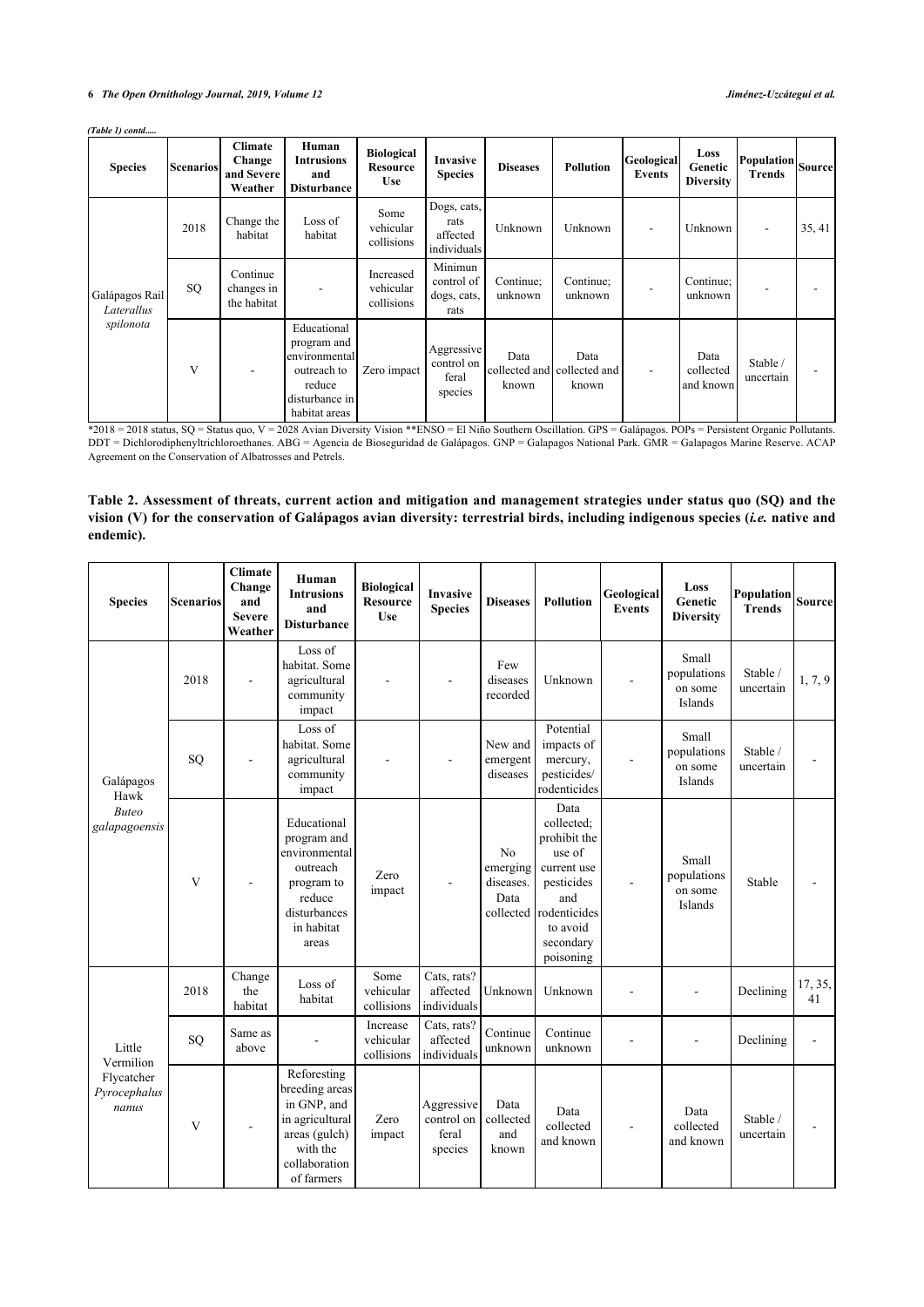## *(Table 2) contd.....*

| <b>Species</b>                               | Scenarios    | <b>Climate</b><br>Change<br>and<br><b>Severe</b><br>Weather | Human<br><b>Intrusions</b><br>and<br>Disturbance                                        | <b>Biological</b><br><b>Resource</b><br><b>Use</b> | Invasive<br><b>Species</b>                                       | <b>Diseases</b>                   | <b>Pollution</b>               | Geological<br><b>Events</b>  | Loss<br>Genetic<br><b>Diversity</b>                                                                                                       | Population<br><b>Trends</b>             | Source                   |
|----------------------------------------------|--------------|-------------------------------------------------------------|-----------------------------------------------------------------------------------------|----------------------------------------------------|------------------------------------------------------------------|-----------------------------------|--------------------------------|------------------------------|-------------------------------------------------------------------------------------------------------------------------------------------|-----------------------------------------|--------------------------|
|                                              | 2018         | Change<br>the<br>habitat                                    |                                                                                         |                                                    | Unknown                                                          | Unknown                           | Unknown                        | $\qquad \qquad \blacksquare$ | Small<br>populations?                                                                                                                     | Uncertain                               |                          |
| Galápagos<br>Martin<br>Progne<br>modesta     | SQ           | More<br>habitat<br>affected.<br>Unknown                     |                                                                                         |                                                    | Continue:<br>unknown                                             | Continue:<br>unknown              | Continue;<br>unknown           |                              | Continue;<br>unknown                                                                                                                      | Uncertain                               |                          |
|                                              | V            |                                                             |                                                                                         |                                                    | Data<br>collected<br>and known                                   | Data<br>collected<br>and<br>known | Data<br>collected<br>and known |                              | Data<br>collected<br>and known                                                                                                            | Stable /<br>uncertain                   |                          |
|                                              | 2018         | Change<br>the<br>habitat                                    | Loss of<br>habitat                                                                      |                                                    | Dogs, cats,<br>rats<br>affected<br>individuals<br>on<br>Floreana | Few<br>diseases<br>recorded       | Unknown                        | Fire                         | Small<br>populations                                                                                                                      | Stable on<br>islets                     | 9                        |
| Floreana<br>Mockingbird                      | SQ           | La Niña<br>affected<br>more<br>frequenly<br>the<br>islands  |                                                                                         |                                                    | Introduced<br>species<br>arrived to<br>islets                    | Few<br>diseases<br>recorded       | Unknown                        | Fire                         | Small<br>populations                                                                                                                      | Stable on<br>islets                     | 50, 51,<br>75, 77,<br>82 |
| <b>Mimus</b><br>trifasciatus                 | V            |                                                             | Restoration<br>habitat on<br><b>GNP</b>                                                 |                                                    | Aggressive<br>control of<br>feral<br>species on<br>Floreana      | Data<br>collected<br>and<br>known | Data<br>collected<br>and known |                              | New<br>colonies on<br>Floreana.<br>Implement<br>50/500 rule<br>for<br>minimum<br>viable<br>population;<br>develop a<br>breeding<br>center | Increased<br>on<br>Floreana /<br>stable |                          |
|                                              | 2018         | Change<br>the<br>habitat                                    | Some area<br>with human<br>interaction                                                  |                                                    |                                                                  | Unknown                           | Unknown                        |                              | Small<br>populations                                                                                                                      | Stable /<br>uncertain                   | 50, 51,<br>77            |
| Española<br>Mockingbird<br>Mimus             | SQ           | La Niña<br>affected<br>more<br>frequenly<br>the<br>islands  | More human<br>interaction                                                               |                                                    |                                                                  | Continue<br>unknown               | Continue<br>unknown            | Fire                         |                                                                                                                                           | Stable /<br>uncertain                   |                          |
| macdonaldi                                   | $\mathbf{V}$ | $\overline{\phantom{a}}$                                    | Restrict daily<br>tourism tours.<br><b>Better</b><br>biosecurity to<br>visit the island |                                                    | <b>Better</b><br>biosecurity<br>to visit the<br>island           | Data<br>collected<br>and<br>known | Data<br>collected<br>and known | $\qquad \qquad \blacksquare$ | 50/500 rule<br>rule for<br>minimum<br>viable<br>population;<br>develop a<br>breeding<br>center                                            | Stable                                  | $\overline{\phantom{a}}$ |
| San Cristóbal<br>Mockingbird<br><b>Mimus</b> | 2018         | Change<br>the<br>habitat                                    | Loss of<br>habitat                                                                      | Some<br>vehicular<br>collisions                    | Dogs, cats,<br>rats<br>affected<br>individuals                   | Unknown                           | Unknown                        | $\overline{\phantom{a}}$     | Small<br>populations                                                                                                                      | Stable /<br>uncertain                   | 50, 51,<br>77            |
| melanotis                                    | SQ           | Same as<br>above                                            | Loss of<br>habitat                                                                      | Some<br>vehicular<br>collisions                    | No control<br>of dogs,<br>cats, rats                             | Continue<br>unknown               | Continue<br>unknown            | Fire                         | Small<br>populations                                                                                                                      | Stable /<br>uncertain                   |                          |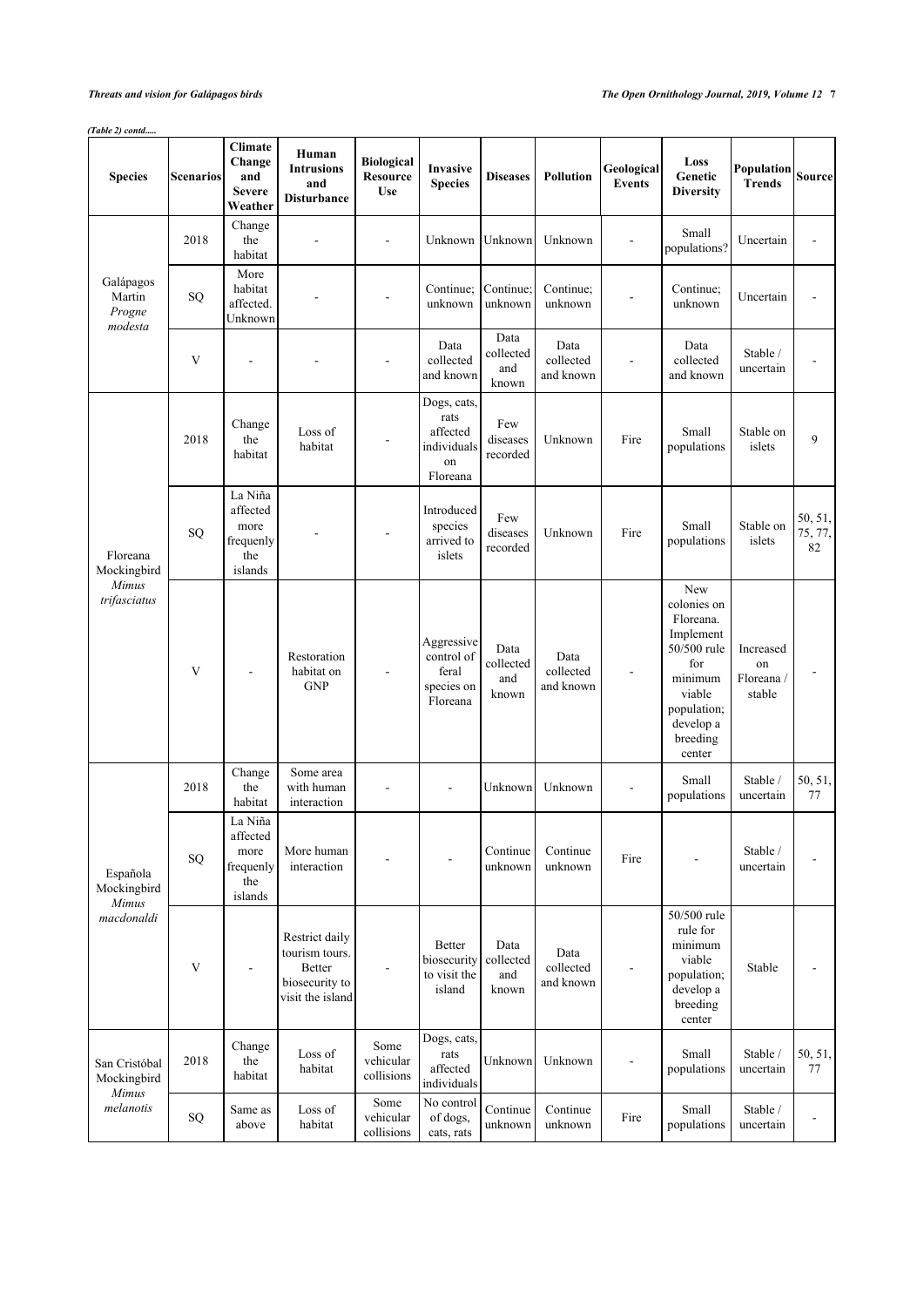### *(Table 2) contd.....*

| <b>Species</b>                       | <b>Scenarios</b> | <b>Climate</b><br>Change<br>and<br><b>Severe</b><br>Weather | Human<br><b>Intrusions</b><br>and<br><b>Disturbance</b>                                                                       | <b>Biological</b><br><b>Resource</b><br><b>Use</b>                       | Invasive<br><b>Species</b>                     | <b>Diseases</b>                                  | <b>Pollution</b>               | Geological<br><b>Events</b> | Loss<br>Genetic<br><b>Diversity</b>                                                       | Population<br><b>Trends</b> | Source           |
|--------------------------------------|------------------|-------------------------------------------------------------|-------------------------------------------------------------------------------------------------------------------------------|--------------------------------------------------------------------------|------------------------------------------------|--------------------------------------------------|--------------------------------|-----------------------------|-------------------------------------------------------------------------------------------|-----------------------------|------------------|
|                                      | V                |                                                             | Reforesting<br>breeding areas<br>in GNP, and<br>in agricultural<br>areas (gulch)<br>with the<br>collaboration<br>offarmers    | Zero<br>impact.<br>Educational<br>program to<br>reduce the<br>collisions | Aggressive<br>control on<br>feral<br>species   | Data<br>collected<br>and<br>known                | Data<br>collected<br>and known |                             | 50/500 rule<br>for<br>minimum<br>viable<br>population;<br>develop a<br>breeding<br>center | Stable                      |                  |
| Genovesa                             | 2018             | Change<br>the<br>habitat                                    |                                                                                                                               |                                                                          | L,                                             | Unknown                                          | Unknown                        | $\overline{\phantom{a}}$    | Small<br>populations                                                                      | Stable /<br>uncertain       | 23, 32,<br>80    |
| Ground-finch<br>Geospiza             | SQ               | Same as<br>above                                            | $\overline{\phantom{a}}$                                                                                                      | $\overline{a}$                                                           | L,                                             | Continue;<br>unknown                             | Continue;<br>unknown           | Fire                        | Unknown<br>poblational                                                                    | Stable /<br>uncertain       |                  |
| acutirostris                         | V                |                                                             | <b>Biosecurity</b><br>control to visit<br>the island                                                                          |                                                                          |                                                | Data<br>collected<br>and<br>known                | Data<br>collected<br>and known |                             | Data<br>collected<br>and known                                                            | Stable                      |                  |
|                                      | 2018             | Change<br>the<br>habitat                                    |                                                                                                                               |                                                                          | Ĭ.                                             | Unknown                                          | Unknown                        |                             | Small<br>populations                                                                      | Stable /<br>uncertain       | 23, 32,<br>80    |
| Vampire<br>Ground-finch              | SQ               | Same as<br>above                                            |                                                                                                                               |                                                                          |                                                | Continue<br>unknown                              | Continue;<br>unknown           | Fire                        | Unknown<br>population                                                                     | Stable /<br>uncertain       |                  |
| Geospiza<br>septentrionalis          | V                |                                                             | <b>Biosecurity</b><br>control to visit<br>the island                                                                          |                                                                          |                                                | Data<br>collected<br>and<br>known                | Data<br>collected<br>and known |                             | Data<br>collected<br>and known                                                            | Stable                      |                  |
|                                      | 2018             | Change<br>the<br>habitat                                    |                                                                                                                               |                                                                          |                                                | Unknown                                          | Unknown                        |                             | Small<br>populations                                                                      | Stable /<br>uncertain       | 23, 32,<br>80    |
| Genovesa<br>Cactus-finch<br>Geospiza | SQ               | Same as<br>above                                            |                                                                                                                               |                                                                          |                                                | Continue<br>unknown                              | Continue;<br>unknown           | Fire                        | Unknown<br>population                                                                     | Stable /<br>uncertain       |                  |
| propinqua                            | V                |                                                             | Biosecurity<br>control to visit<br>the island                                                                                 |                                                                          |                                                | Data<br>collected<br>and<br>known                | Data<br>collected<br>and known |                             | Data<br>collected<br>and known                                                            | Stable                      |                  |
|                                      | 2018             | Change<br>the<br>habitat                                    | Loss of<br>habitat                                                                                                            | Unknown<br>vehicular<br>collisions                                       | Dogs, cats,<br>rats<br>affected<br>individuals | Few<br>diseases<br>recorded                      | Unknown                        |                             | Small<br>populations                                                                      | Stable /<br>uncertain       | 23, 32,<br>53,80 |
| Medium Tree-<br>finch                | ${\rm SQ}$       | Same as<br>above                                            | Loss of<br>habitat                                                                                                            | Unknown<br>vehicular<br>collisions                                       | Dogs, cats,<br>rats<br>affected<br>individuals | New and<br>emergent<br>diseases                  | Continue;<br>unknown           | Fire                        | Unknown<br>population                                                                     | Stable /<br>uncertain       | -                |
| Camarhynchus<br>pauper               | V                |                                                             | Reforesting<br>breeding areas<br>in GNP, and<br>in agricultural<br>areas (gulch)<br>with the<br>collaboration<br>with farmers | Data<br>collected                                                        | Aggressive<br>control on<br>feral<br>species   | No<br>emerging<br>diseases.<br>Data<br>collected | Data<br>collected<br>and known | -                           | 50/500 rule<br>for<br>minimum<br>viable<br>population;<br>develop a<br>breeding<br>center | Stable                      | $\blacksquare$   |
| Large Tree-<br>finch                 | 2018             | Change<br>the<br>habitat                                    | Loss of<br>habitat                                                                                                            | Some<br>vehicular<br>collisions                                          | Dogs, cats,<br>rats<br>affected<br>individuals | Few<br>diseases<br>recorded                      | Unknown                        |                             |                                                                                           | Stable /<br>uncertain       | 23, 41,<br>45,80 |
| Camarhynchus<br>psittacula           | ${\rm SQ}$       | Same as<br>above                                            | Loss of<br>habitat                                                                                                            | Increase<br>vehicular<br>collisions                                      | Dogs, cats,<br>rats<br>affected<br>individuals | New and<br>emerging<br>diseases                  | Continue<br>unknown            | Fire                        | Unknown<br>poblational                                                                    | Stable /<br>uncertain       |                  |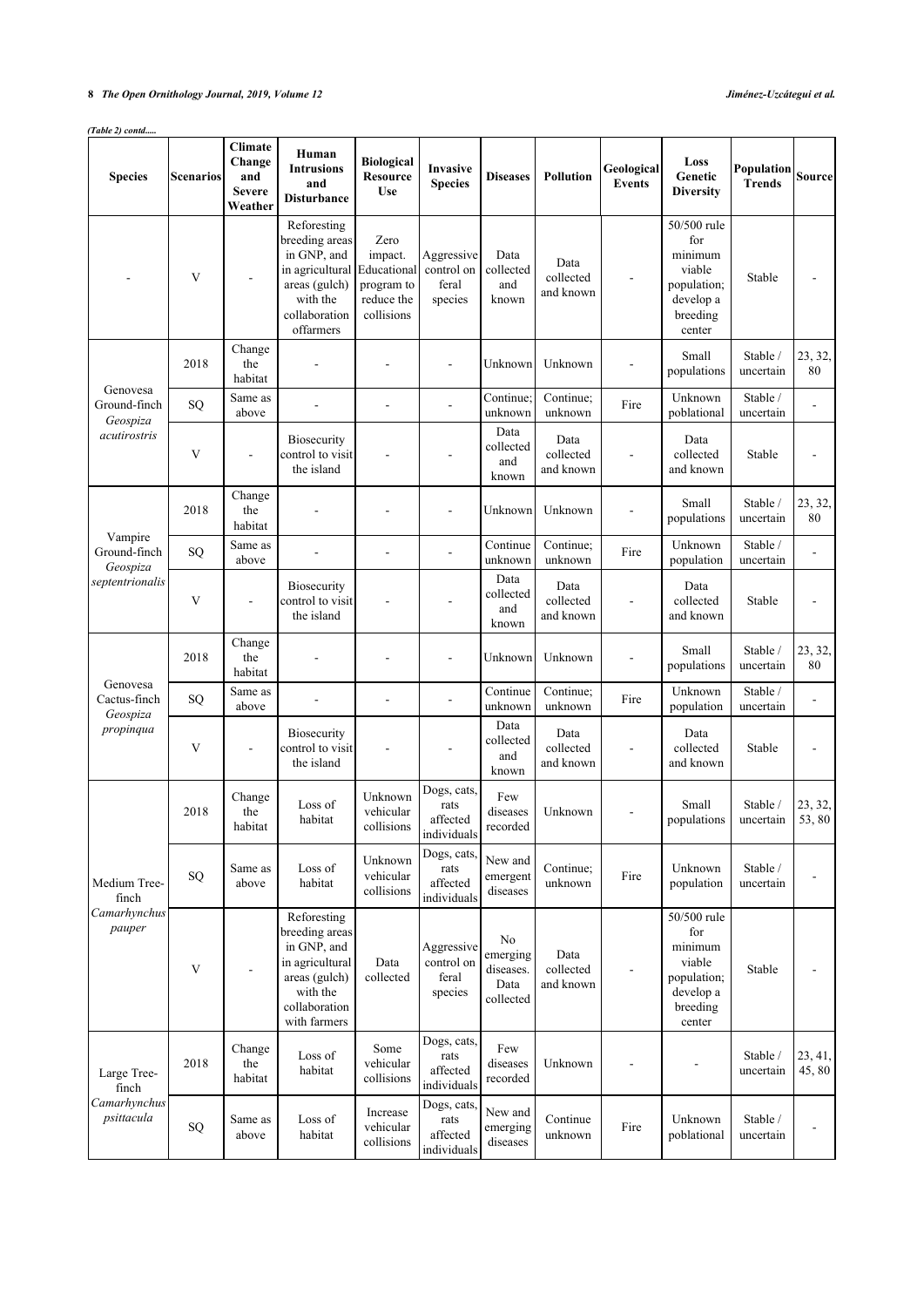#### *(Table 2) contd.....*

| <b>Species</b>             | <b>Scenarios</b> | <b>Climate</b><br>Change<br>and<br><b>Severe</b><br>Weather | Human<br><b>Intrusions</b><br>and<br><b>Disturbance</b>                                                                     | <b>Biological</b><br><b>Resource</b><br><b>Use</b> | Invasive<br><b>Species</b>                     | <b>Diseases</b>                                  | <b>Pollution</b>               | Geological<br><b>Events</b>                                                                                                        | Loss<br>Genetic<br><b>Diversity</b>                                                      | Population<br><b>Trends</b> | <b>Source</b>    |
|----------------------------|------------------|-------------------------------------------------------------|-----------------------------------------------------------------------------------------------------------------------------|----------------------------------------------------|------------------------------------------------|--------------------------------------------------|--------------------------------|------------------------------------------------------------------------------------------------------------------------------------|------------------------------------------------------------------------------------------|-----------------------------|------------------|
|                            | V                | $\overline{a}$                                              | Reforesting<br>breeding areas<br>in GNP, and<br>in agricultural<br>areas (gulch)<br>with the<br>collaboration<br>offarmers  | Zero<br>impact                                     | Aggressive<br>control on<br>feral<br>species   | No<br>emerging<br>diseases.<br>Data<br>collected | Data<br>collected<br>and known |                                                                                                                                    | Data<br>collected<br>and known                                                           | Stable                      |                  |
|                            | 2018             | Change<br>the<br>habitat                                    | Loss of<br>habitat                                                                                                          | Some<br>vehicular<br>collisions                    | Dogs, cats,<br>rats<br>affected<br>individuals | Few<br>diseases<br>recorded                      | Unknown                        |                                                                                                                                    |                                                                                          | Stable /<br>uncertain       | 23, 41,<br>45,80 |
| Woodpecker<br>Finch        | SQ               | Same as<br>above                                            | Loss of<br>habitat                                                                                                          | Increased<br>vehicular<br>collisions               | Dogs, cats,<br>rats<br>affected<br>individuals | New and<br>emerging<br>diseases                  | Continue;<br>unknown           | Fire                                                                                                                               | Unknown<br>population                                                                    | Stable /<br>uncertain       |                  |
| Camarhynchus<br>pallidus   | V                |                                                             | Reforesting<br>breeding areas<br>in GNP, and<br>in agricultural<br>areas (gulch)<br>with the<br>collaboration<br>of farmers | Zero<br>impact                                     | Aggressive<br>control on<br>feral<br>species   | No<br>emerging<br>diseases.<br>Data<br>collected | Data<br>collected<br>and known |                                                                                                                                    | Data<br>collected<br>and known                                                           | Stable                      |                  |
|                            | 2018             | Change<br>the<br>habitat                                    | Loss of<br>habitat                                                                                                          |                                                    | Cats, rats<br>affected<br>individuals          | N <sub>o</sub><br>diseases<br>recorded           | Unknown                        |                                                                                                                                    | Small<br>populations                                                                     | Declining                   | 23, 41,<br>45,80 |
| Mangrove<br>Finch          | SQ               | Same as<br>above                                            | Loss of<br>habitat                                                                                                          |                                                    | Cats, rats<br>affected<br>individuals          | New and<br>emerging<br>diseases                  | Continue;<br>unknown           | Fire,<br>tsunamis,<br>volcanic<br>eruptions,<br>higher tide<br>levels<br>affected<br>nests near<br>the coast                       | Unknown<br>poblational                                                                   | Declining                   |                  |
| Camarhynchus<br>heliobates | V                | Continue<br>the<br>breeding<br>program                      | Searching and<br>exploring new<br>breeding areas                                                                            |                                                    | Aggressive<br>control on<br>feral<br>species   | No<br>emerging<br>diseases.<br>Data<br>collected | Data<br>collected<br>and known | Recovery<br>of dunes<br>and<br>mangrove<br>habitat<br>affected by<br>tsunamis<br>and higher<br>tide levels<br>in breeding<br>areas | Data<br>collected<br>and known;<br>50/500 rule<br>for<br>minimum<br>viable<br>population | Stable /<br>uncertain       |                  |

\*2018 = 2018 status, SQ = Status quo, V = 2028 Avian Diversity Vision GNP = Galapagos National Park

birds and coastal waterbirds [[8,](#page-12-15) [9](#page-12-12)] Furthermore, ENSO events may also affect the habitat of land birds and possibly the prevalence of infectious diseases carried by biological vectors, such as mosquitoes and flies, which may be affected by availability of water [[1](#page-12-0)].

Conversely, ENSO events could be beneficial for terrestrial birds in Galápagos because greater rainfall increases the food availability for land birds, although this positive impact could be a double-edged sword promoting the establishment and spread of invasive insects and plants [[32,](#page-13-9) [33\]](#page-13-10) (Table **[2](#page-5-0)**). Other effects derived from climate change may include changes of ocean circulation pattern, that in turn may affect food abundance and shifts in foraging ground for seabirds.

## **3.2. Human Intrusions and Disturbances**

With the establishment of Galápagos National Park in the 1960s, 96.7% of the land area in the Galápagos was designated as protected (including tourism areas). The remaining percentage is used for urban and agricultural areas, roads and docks [[34\]](#page-13-11). However, since the time that humans arrived to the islands, they began impacting the islands because of the necessity for roads, houses and demand for food. The establishment of agricultural and military areas was inevitable. The islands occupied by humans were Floreana, San Cristóbal,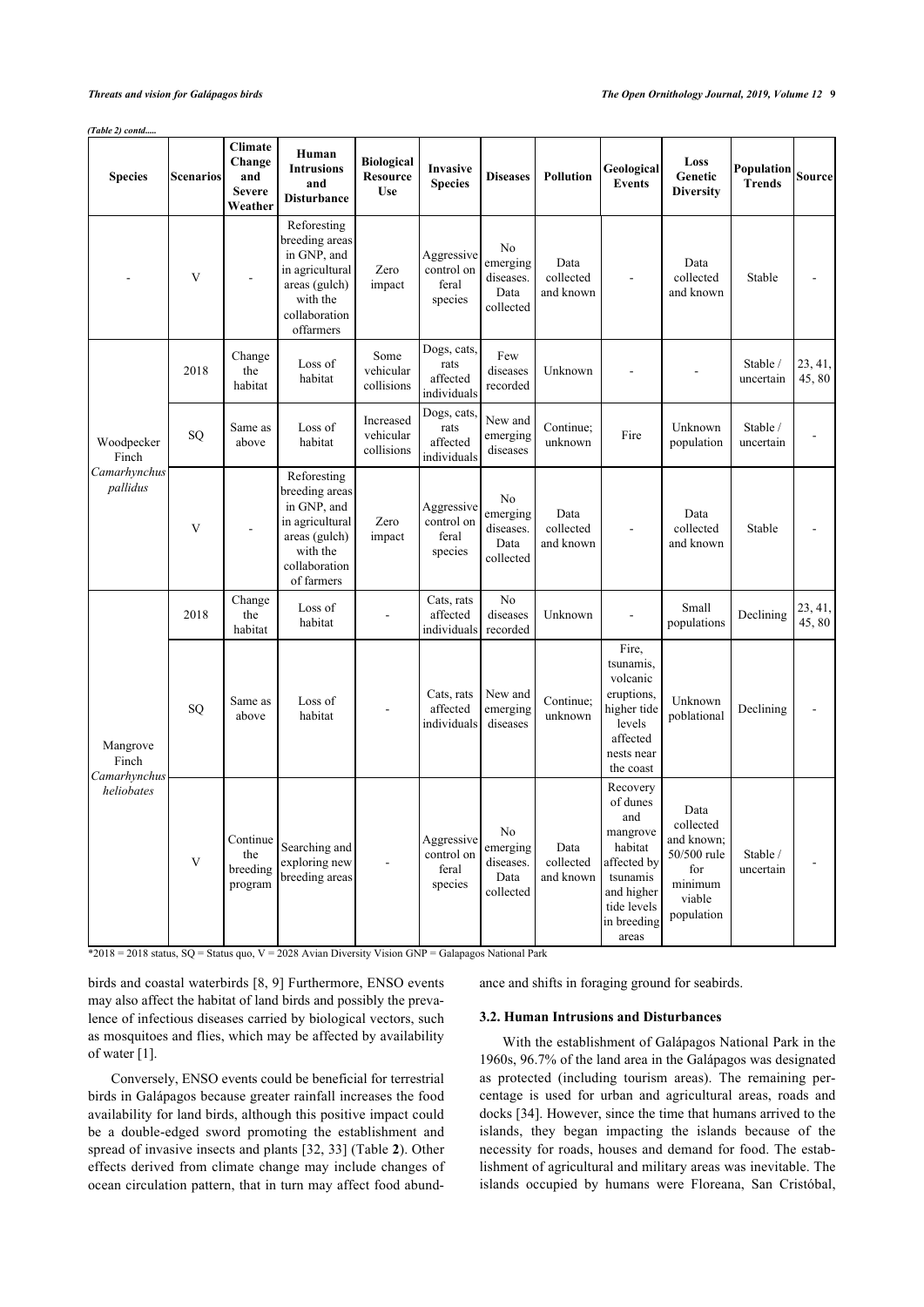Isabela, Santa Cruz, Baltra, and Santiago, with towns principally located near the coast and agriculture found in the transition and humid zones, as these areas provided more natural resources to humans [\[3\]](#page-12-2).

In the last fifty years, several islands and islets in the Galápagos archipelago have been restored, including Santiago, Baltra, and Plazas. However, on inhabited islands (Santa Cruz, Santa Cristóbal, Floreana, and Isabela), approximately 3.96% of land area was converted to agricultural use, and the proportion of humid zones in natural condition has diminished. The arid and transition vegetation zones have also been affected [\[35\]](#page-13-12). This has reduced the natural habitat available for several species such as Galápagos Petrel (*Pterodroma phaeopygia*), Lava Gull (*Leucophaeus fuliginosus*), Galápagos Short-eared Owl (*Asio flammeus galapagoensis*), San Cristóbal Mockingbird (*Mimus melanotis*), Galápagos Rail (*Laterallus spilonota*), Medium Tree-finch (*Camarhynchus pauper*), and Vegetarian Finch (*Platyspiza crassirostris*). It has also caused the extirpation of some island populations such as Floreana Mockingbird (*Mimus trifasciatus*), Galápagos Rail, Little Vermilion Flycatcher (*Pyrocephalus nanus*), Vegetarian Finch, Gray Warbler-Finch on Floreana Island and the extinction of Least Vermilion Flycatcher (*Pyrocephalus dubius*) [[17,](#page-12-9) [36,](#page-13-13) [37](#page-13-14)] (Tables **[1](#page-2-0)** and **[2](#page-5-0)**).

Human activities also interact with species like the Galápagos Penguins (*Spheniscus mendiculus*), which are affected by collisions with motorboats in breeding areas. The Flightless Cormorant (*Phalacrocorax harrisi*) and Waved Albatross (*Phoebastria irrorata*) are also disturbed by human interactions on their breeding areas (Table **[1](#page-2-0)**). Other examples occur on terrestrial habitats, where land birds are killed in collisions on the road with automobiles especially on Santa Cruz Island [[38\]](#page-13-15) (Table **[2](#page-5-0)**).

## **3.3. Biological Resource Use**

While fisheries, mainly longline fisheries, are the principal threat affecting the survival of the Waved Albatross (*Phoebastria irrorata*) outside of Galápagos Marine Reserve (GMR)[[10](#page-12-13), [39,](#page-13-16) [40](#page-13-17)], Galápagos Penguins are exposed to interactions with artisanal fisheries in the GMR [[14\]](#page-12-6) (Table **[1](#page-2-0)**). On land, the human persecution has caused the extirpation of some birds populations on inhabited islands such as the Galápagos Hawk (*Buteo galapagoensis*) on Santa Cruz and San Cristóbal Islands, and Galápagos Barn Owl (*Tyto alba punctatissima*) on Floreana Island [[41\]](#page-13-18) (Table **[2](#page-5-0)**).

## **3.4. Invasive & Other Problematic Species, Genes & Disease**

#### *3.4.1. Invasive Species*

Invasive species emerged as a threat as soon as humans arrived on the islands. Introduced plants and animals affected all species directly or indirectly, causing serious or irreparable damages. In addition to predation on eggs, chicks, and adults, introduced species compete for habitats and food, carry or become reservoirs of infectious pathogens and can also be biological vectors of diseases and parasites [\[1,](#page-12-0) [9,](#page-12-12) [42\]](#page-13-19) (Tables **[1](#page-2-0)** and **[2](#page-5-0)**).

#### *3.4.2. Diseases and Parasites*

The indigenous bird species in Galápagos have endemic pathogens and parasites. Significant trauma to the native fauna can occur when introduced pathogens or parasites enter pristine areas, as occurred in Hawaii or New Zealand. On those islands, many species went extinct when non-native avian pox and avian malaria were introduced [\[43,](#page-13-20) [44](#page-13-21)]. In Galápagos, avian pox virus affects 15 species and has been present on the islands for more than 110 years [[45](#page-13-22) - [48\]](#page-13-23). Avian malaria (*Plasmodium* sp.) has been recorded in eight species including the Galápagos Penguin (*Spheniscus mendiculus*) [\[49](#page-13-24)]. The ectoparasite *Philornis downsi* affects more than 17 species and is present on more than 10 islands and islets in the Galápagos. It reduces the reproductive success of Passeriformes, affecting Critical Endangered species such as Mangrove Finch (*Camarhynchus heliobates*) [[50](#page-13-25) - [54\]](#page-13-11). Endoparasites have been recorded from Galápagos Penguin (*Spheniscus mendiculus*), Flightless Cormorant (*Phalacrocorax harrisi*), and Waved Albatross (*Phoebastria irrorata*), but they are common on marine birds [[55,](#page-13-12) [56](#page-13-26)] (Table **[1](#page-2-0)**).

## **3.5. Pollution**

Oils spills represent one of the major threats in terms of marine pollution for seabirds in the Galápagos[[11](#page-12-17)]. On 16 January 2001, a large oil spill at Naufragio Bay, San Cristóbal Island, caused by the wreck of the tanker MV *Jessica* threatened a significant area of the Galápagos Marine Reserve. The oil tanker released almost 100% of its total cargo consisting of 302,824 L of Fuel Oil 120 (bunker fuel) and 605,648 L of Diesel oil [\[57](#page-13-27), [58](#page-13-28)]. Afterward, researchers conducting fieldwork on Española Island found five oiled Nazca Boobies (*Sula granti*) in January 2001, one oiled Waved Albatross (*Phoebastria irrorata*) in June 2001, and two oiled Nazca Boobies (*Sula granti*) in November 2001, indicating that these birds were polluted by spilled oil [\[59](#page-13-29)]. A second oil spill took place in the Galápagos in early July 2002, when a small tanker (BAE Taurus) sank and spilled diesel fuel in waters off the coast of Puerto Villamil, Isabela Island. Fortunately, most of the populations of endangered seabirds, such as Galápagos Penguin (*Spheniscus mendiculus*) and Flightless Cormorant (*Phalacrocorax harrisi*), were not affected by the direct impact of these spills[[11](#page-12-17)]. However, the chemical exposure of seabirds to chronic residual levels of oil hydrocarbons in the long term is unknown. Elevated plasma corticosterone levels, reduction in growth, and high mortality were found in the endemic Galápagos marine iguanas (*Amblyrhynchus cristatus*) exposed to residual hydrocarbon traces during and/or after the MV *Jessica* oil spill [[60](#page-13-30) - [62](#page-13-31)]. This finding suggests that even low levels or traces of oil hydrocarbons have critical negative effects for marine iguanas and possibly with marine birds on Galápagos.

Although only a few studies have been carried out on persistent, bioaccumulative and toxic contaminants, including Persistent Organic Pollutants (POPs) and organic mercury (MeHg) as well as several other heavy metals and contaminants of emerging concerns (such as microplastics and pharmaceutical and personal care products (PPCPs)) in Galápagos [\[11](#page-12-17), [63\]](#page-14-0), recent ecotoxicological research has shown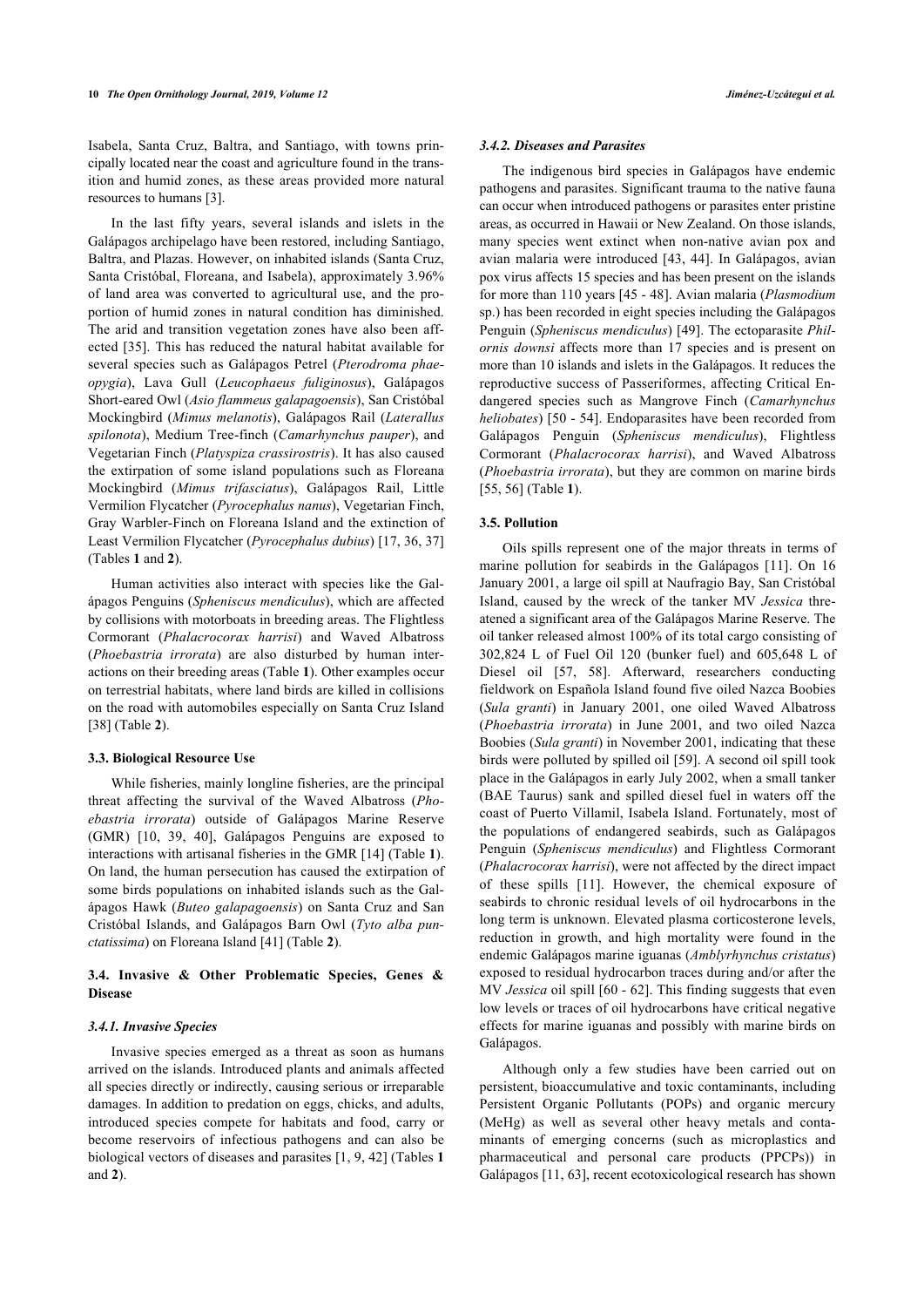that the Galápagos are not immune to the global and regional pollution by organic contaminants in marine biota [\[11](#page-12-17)]. This has been demonstrated by the exposure to Persistent Organic Pollutants (POPs) in Galápagos sea lion (*Zalophus wollebaeki*) and marine fish [[10,](#page-12-13) [11](#page-12-17), [63](#page-14-0) - [66](#page-14-1)].

Both exposures to and biomagnification of POPs (*e.g.* polychlorinated biphenyls (PCBs) and dichlorodiphenyltrichloroethanes (DDTs), and several others organochlorine pesticides) have been documented for the Galápagos sea lion food chain [[63](#page-14-0) - [66](#page-14-1)]. Of particular concern is the presence of POPs, mainly DDT, found in two fish prey species of Galápagos sea lions, *i.e.* thread herrings (*Ophistonema berlangai*) and mullets, (*Mugil* sp.) [[63](#page-14-0), [65\]](#page-14-2), which can also serve as potential prey for seabirds. This underscores the potential for biomagnification of these contaminants in the food chain of top predators, including biomagnification in the marine food web of seabirds and terrestrial food web of raptors (*e.g*., Galapagos hawk's food web).

There is also strong evidence that current-use pesticides (CUPs) were used in the Galápagos [[11\]](#page-12-17). While CUPs include organophosphate and carbamate classes, a wide variety of other groups of pesticides seem to have been applied in the Galápagos, including insecticides such as neonicotinoid (Acetamiprid) and synthetic Pyrethroids (PYR) (*i.e*. Deltamethrin to control the biovector of dengue, the mosquito *Aedes aegypti*) as well as herbicides such as glyphosate (Rodeo or Roundup) and paraquat (Gramoxone) to eliminate weeds and invasive vegetation [[11,](#page-12-17) [63](#page-14-0)]. Though CUPs are generally less persistent and bioaccumulative than legacy POPs, some can be acutely toxic pesticides to fish[[67](#page-14-3), [68\]](#page-14-4). Almost all farmers in Galápagos use CUPs before sowing and during the growth period without taking into account the prescribed usage concentrations of these chemicals which result in mortality of Passeriformes (GJU, pers. obs.). The impact of insecticides and herbicides, along with the potential use of second-generation anticoagulant rodenticides to eliminate introduced rodents (*e.g*., black rats, *Rattus rattus*) and associated secondary poisoning are also issues of great concern for birds, particularly raptors such as the Galápagos hawk (*B. galapagoensis*), Galápagos Short-eared Owl (*A. flammeus galapagoensis*) and Barn owl (*T. alba punctatissima*) (JJA, pers, obs.) (Table **[2](#page-5-0)**). The second-generation anticoagulant rodenticides (SGARs) are extremely toxic, persistent, bioaccumulative and non-specific, affecting the blood clotting mechanism common to all vertebrates (for a review see Elliott *et al*.[[69](#page-14-5)], and Rattner [[70\]](#page-14-6)). However, other species, for example, the Brown Pelican (*Pelecanus occidentalis urinator*), take advantage of dead animals (namely fish) (GJU, pers. obs.) that may have been exposed to these pesticides.

Similarly, high concentrations of Methyl Mercury (MeHg) in yellow-fin tuna (*Thunnus albacares*) sampled around Galápagos waters have been detected [\[71](#page-14-7)]. While lead and cadmium levels have been detected in Galápagos Penguin (*Spheniscus mendiculus*), Flightless Cormorant (*Phalacrocorax harrisi*) and Waved Albatross (*Phoebastria irrorata*), a mercury analysis of Galápagos seabirds is currently underway [\[72](#page-14-8)]. Therefore, it is of paramount importance to measure the exposure to contaminants of the native and endemic birds of the Galápagos because these contaminants are likely to become a threat in the near future with implications at the individual level and population health [[11,](#page-12-17) [66](#page-14-1), [72\]](#page-14-8) (Tables **[1](#page-2-0)** and **[2](#page-5-0)**).

## **3.6. Geological Events**

The Galápagos Islands are volcanic in origin, formed by the eruption of magma generated in the depths of the Earth [[73](#page-14-9)]. This remains a current threat on Isabela and Fernandina Islands, where volcanic activity is frequent and this activity has the potential to affect numerous species, such as Galápagos Penguin (*Spheniscus mendiculus*), Flightless Cormorant (*Phalacrocorax harrisi*), Galápagos American Flamingo (*Phoenicopterus ruber glyphorhynchus*) and Mangrove Finch (*Camarhynchus heliobates*) [[9,](#page-12-12) [74\]](#page-14-10). Included among potential disasters are wildfires, as happened on Floreana in the 19th century (human origin) which was possibly one of the causes of the Floreana Mockingbird extirpation from the island [[75](#page-14-11)]. Species that occur on single small islands or having restricted range would be at greatest risk from wildfires, such as Floreana Mockingbird (*Mimus trifasciatus*), San Cristóbal Mockingbird (*Mimus melanotis*), Española Mockingbird (*Mimus macdonaldi*), Mangrove Finch (*Camarhynchus. heliobates*), Genovesa Ground-finch (*Geospiza acutirostris*), Genovesa Cactus-finch (*Geospiza propinqua*) and Medium Tree-finch (*Camarhynchus pauper*). Tsunamis in last decade have also affected the islands and species that breed on the coast are at risk, such as Galápagos Penguin (*Spheniscus mendiculus*) and Flightless Cormorant (*Phalacrocorax harrisi*) (GJU per. obs.). However, this threat is unlikely to affect entire populations, just a few local areas, although they could affect important breeding areas like the Marielas Islets (where there are usually between 50-100 breeding Galápagos Penguins) (Table **[1](#page-2-0)**).

#### **3.7. Loss of Genetic Diversity**

Preserving the genetic diversity is recognized as a priority for the conservation of these avian species [[76\]](#page-14-12). The species with smallest populations in Galápagos are the Mangrove Finch (*Camarhynchus heliobates*) with less than 100 individuals or Floreana Mockingbird (*Mimus trifasciatus*) and Galápagos American Flamingo (*Phoenicopterus ruber glyphorhynchus*) with less of 500 individuals. Species restricted to single islands, such as Genovesa Ground-finch (*Geospiza acutirostris*), Genovesa Cactus-finch (*Geospiza propinqua*) and Medium Tree-Finch (*Camarhynchus pauper*), have a high potential risk from loss of genetic diversity. For example, the population of Floreana Mockingbird (*Mimus trifasciatus*) on Champion Islet has been lost 39 percent of its heterozygosity, when comparing individuals from 1906 and 2008. The population on Champion Island also differs genetically from the only other population on Gardner by Floreana Island and both likely differ from that of the nowextirpated founder population on Floreana Island [\[77](#page-14-13)]. Another example is of the Galápagos Penguin (*Spheniscus mendiculus*), who showed low genetic diversity in relation with Magellanic Penguin (*Spheniscus magellanicus*) and Humboldt Penguin (*Spheniscus humboldti*)[[78\]](#page-14-3) (Table**1**).

#### **4. DISCUSSION**

Until very recently, Galápagos had no bird species present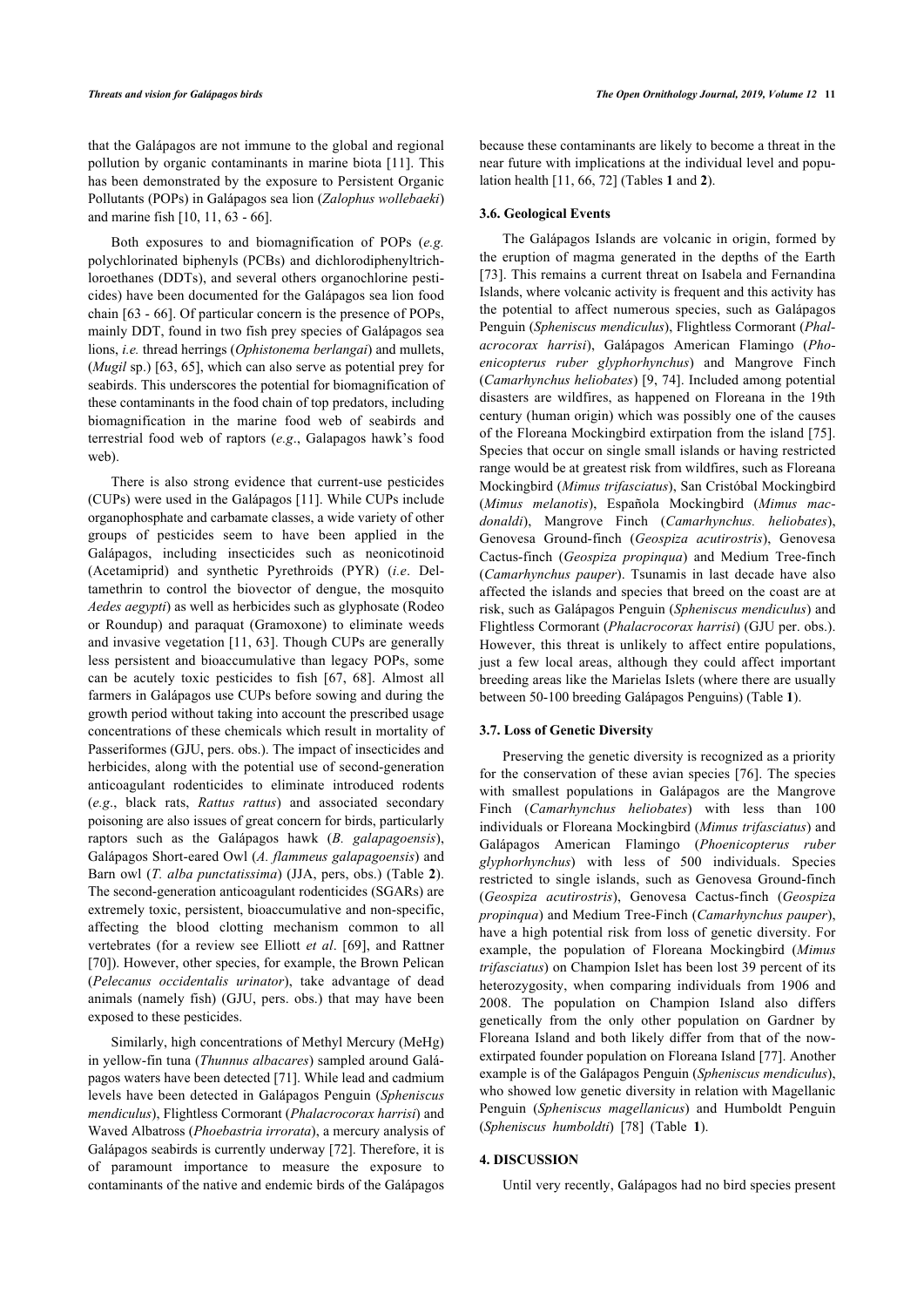on the list of extinctions [[44\]](#page-13-21). However, the first recorded was the Least Vermilion Flycatcher (*Pyrocephalus dubius*)[[17](#page-12-9)] although there have been extirpations of birds from some islands in the archipelago [[79\]](#page-14-4). The conservation of long-term of avian diversity on the islands begins with education, prevention, control, mitigation, monitoring and alliances to work together [\[6\]](#page-12-5).

The pressure of multi- anthropogenic stressors with associated cumulative impacts by climate change, human intrusions and disturbance, biological resource use (incidental and direct fishing), invasive and other problematic species, and diseases, pollution (chemical and biological contamination, solid waste, urban sprawl), and loss of genetic diversity can in concert affect the populations of birds in the long term. This can be translated into impacts to the functioning and health of the Galápagos ecosystems and for local eco-tourism activities strongly relying on wildlife; for example, the presence of seabirds and terrestrial birds as icons for touristic attraction.

The cumulative pressure deriving from these threats can generate unnatural or anthropogenic selection forces re-shaping evolution in endemic bird species of the Galápagos. The unnatural selection has already been identified as a human environmental alteration that may be replacing natural selection as the major driving force of evolution in Darwin's finches [[80\]](#page-14-5).

At present, the human interactions and associated impacts that affect both marine and land birds are of great concern, such as those occurring (*i.e.* fisheries interactions) with the Waved Albatross (*P. irrorata*) and the Galápagos Penguin (*S. mendiculus*) [\[14](#page-12-6), [39,](#page-13-16) [40](#page-13-17)] because these threats are critical to the recovery of their populations (Table **[1](#page-2-0)**). Changes in fishing gear technology, incentives for fishing communities and better fisheries management practices at sea need to be further fostered and proactively implemented to mitigate these impacts.

On land, the terrestrial birds are basically divided in two groups depending on the magnitude and degree of urbanization and human disturbances, including those species found in inhabited islands where there are negative human-made activities (*e.g.,* collisions by cars, predation by domestic animals, poisoning) and those inhabiting unoccupied islands where the disturbance is minimum (Table**2**)[[38\]](#page-13-15). Habitat loss and fragmentation can be reversed to recover suitable habitat by implementing ecological restoration programs for habitats of indigenous species. Reforestation initiatives utilizing native species within the agricultural areas and replacement of the urbanized-landscape with green-landscape are just two feasible recommendations to achieve this goal.

In islands harboring human centers and urbanization, the role of invasive species and emerging infectious diseases are of serious concern because according to the literature and historical data, in and out of Galápagos, the results show a dramatic decrease of bird populations, even extinctions [[42](#page-13-19) - [53,](#page-13-32) [55,](#page-13-12) [56](#page-13-26)]. The introduction of new diseases and parasites can be prevented by biosecurity control at the ports of entry from the continent, with continuity and reinforcement of fumigation and biosecurity control in all means of transport to the

Galápagos. In doing so, the ongoing efforts and concerted improvements of management plans to prevent, control and eradicate introduced species and feral animals are of paramount importance to protect endemic and native species in the long term (Table **[1](#page-2-0)**).

Chemical pollutants (heavy metals and POPs) can be managed if the sources are from human centers (semiurbanized islands) and the islands, as in the case of oil spills [[57](#page-13-27)], although these are difficult to control if originating from humansources outside of Galápagos [[11](#page-12-17), [63](#page-14-0), [66](#page-14-1), [72](#page-14-8)]. Concerted local and global management strategies are also strongly needed in the decision making processes to protect the Galápagos Marine Reserve and National Park from chemical pollution and biological assaults [\[11](#page-12-17), [63\]](#page-14-0).

The Galápagos Islands are a natural laboratory and have many species unique in the world, evolving over thousands of years and surviving natural events. However, concentrations of  $CO<sub>2</sub>$  are more in the present day ( $> 400$  ppm) than a million years ago resulting in accelerated global warming and influencing natural events such as ENSO events, which in turn impact the bird populations in the archipelago with both negative (seabirds) and positive (land birds) impacts [\[8](#page-12-15), [28,](#page-13-6) [76](#page-14-12), [81](#page-14-14)]. While natural events such as El Niño have been affecting the Galápagos species for thousands of years, these species are resilient and have adapted to the changes imposed by these events [\[24](#page-13-2)]. However, ENSO events exacerbated by anthropogenic climate change (Table **[1](#page-2-0)**) threaten marine birds, which are being affected when their population numbers are declining [[13](#page-12-16), [25,](#page-13-3) [26](#page-13-4), [28](#page-13-6)]. Meanwhile, some lands bird species exhibit increased population numbers, but with uncertainty and consequences in the future as their natural habitat could be expected to change with the emergence of biological invasion by introduced species. In this case, any proposal to implement actions to mitigate the effects of climate change should involve a pathway to enhance the conservation of the resilience and adaptive capacity of species and protection of their habitats.

If anthropogenic stressors continue contributing to the perturbation of natural habitats and behavior of species, the natural evolutionary forces normally ruling speciation and radiation can be lost in the long term and, therefore, difficult to characterize, monitor, and preserve in its genuine state unless management and mitigation strategies are urgently implemented to minimize and reduce anthropogenic factors in the Galápagos [\[11](#page-12-17), [82\]](#page-14-15).

## **CONCLUSION**

In this assessment, we identified threats that are driven by natural forces, such severe weather and geological events, and human-driven stressors, such as anthropogenic climate change, fisheries interactions, pollution and loss of habitat and genetic diversity. To address these threats, a set of management actions and recommendations to conserve species and protect their habitats have been projected with a new vision from present times to 2028.

Relying on an out of the box approach to contribute with effective conservation fronts (Tables **[1](#page-2-0)** and **[2](#page-5-0)**) to understand what would be the case if threatened species (*e.g.,* endemic) of Galapagos bird populations are dramatically reduced and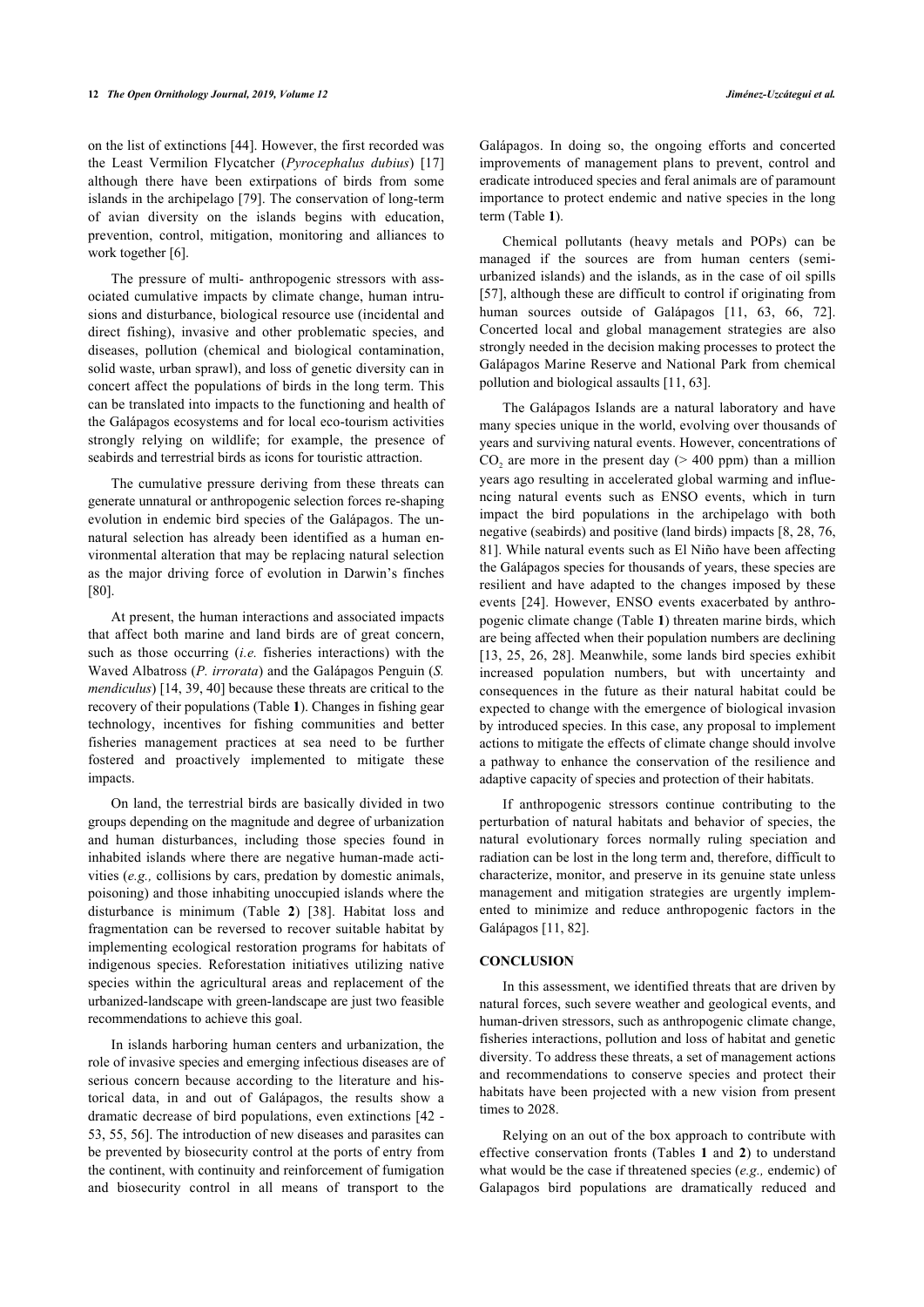<span id="page-12-0"></span>which should be the minimum number of a given population to intervene in the natural process, we propose as a recommendation to follow the 50/500 rule developed almost 40 years ago [\[83](#page-14-16)] as a guiding principle in conservation for assessing minimum viable effective population size in birds [\[84](#page-14-17)] in order to maintain the long-term genetic diversity in current and future conservation programs. In Galápagos, some putative examples of the application of this rule exist with endemic reptiles, but in birds, this seems only to be applied for the Mangrove Finch (*C. heliobates*).

<span id="page-12-4"></span><span id="page-12-3"></span><span id="page-12-2"></span><span id="page-12-1"></span>The conservation challenge in Galápagos is the small population size for most threatened and/or endangered species. Conversely, for few bird species, the capacity to establish a breeding center for species such as the Galá-pagos Penguin (*S. mendiculus*), Floreana Mockingbird (*M. trifasciatus*), Española Mockingbird (*M. macdonaldi*), San Cristóbal Mockingbird (*M. melanotis*), and Medium Tree-finch (*C. pauper*) cannot be ruled out. As for the other species with less opportunity and difficult to breed through *ex-situ* conservation, the vision for the conservation of these Galápagos birds should focus on the preservation and enhancement of the resilience of habitats affected by natural disasters (*e.g*., tsunamis, fires, eruptions) to restore the impacted areas by following contingency plans.

<span id="page-12-15"></span><span id="page-12-13"></span><span id="page-12-12"></span><span id="page-12-11"></span><span id="page-12-5"></span>Management in many cases needs to be more aggressive, principally with the threats we can mitigate or eliminate, to get more populations to status like stable or increasing based on minimum viable populations. A vision for Galápagos avian diversity needs a long term monitoring and adaptive management approach to evaluate the results from the research and conservation efforts invested over time, which will support the improvement of wildlife management to redirect conservation plans, if necessary

## <span id="page-12-17"></span>**ETHICS APPROVAL AND CONSENT TO PARTI-CIPATE**

Not applicable.

## <span id="page-12-16"></span>**HUMAN AND ANIMAL RIGHTS**

<span id="page-12-6"></span>No animals/humans were used for studies that are the basis of this research.

#### <span id="page-12-7"></span>**CONSENT FOR PUBLICATION**

Not applicable.

#### <span id="page-12-8"></span>**CONFLICT OF INTEREST**

The author declares no conflict of interest, financial or otherwise.

#### <span id="page-12-9"></span>**ACKNOWLEDGEMENTS**

<span id="page-12-14"></span><span id="page-12-10"></span>We thank the Galápagos National Park Directorate and the Charles Darwin Foundation. We wish to thank many sponsors that have supported various projects where we collected the information. We thank the scientists for collecting information and sharing the information from their publications. Thanks to the rangers from GNPD, assistants and volunteers who worked in various studies. Special thanks to Aaron Cooke for kindly editing and proofreading the article. This publication is

contribution number 2230 of the Charles Darwin Foundation for the Galapagos Islands.

## **REFERENCES**

- [1] Snell HL, Tye A, Causton CE, Bensted-Smith R. Estado y amenazas de la biodiversidad terrestre de Galápagos Visión para la biodiversidad de las islas Galápagos Fundación Charles Darwin para las islas Galápagos y WWF Puerto Ayora. Galápagos 2002; pp. 43-60.
- [2] Darwin C. Journal of researches into the natural history and geology of the countries visited during the voyage of H M S Beagle round the world. 2<sup>nd</sup> ed. London, England: John Murray 1839. [cited 2018 June 20]; Available from: [http://darwin-online.org.uk/content/frameset?item](http://darwin-online.org.uk/content/frameset?itemID=F14&viewtype=side&pageseq=1) [ID=F14&viewtype=side&pageseq=1](http://darwin-online.org.uk/content/frameset?itemID=F14&viewtype=side&pageseq=1)
- [3] Perry R. The Islands and their history Key Environments Galápagos. England: Pergamon Press 1984; pp. 1-14.
- [4] Bungartz F, Herrera H, Jaramillo P, *et al.* Charles Darwin Foundation Species Checklist Charles Darwin Foundation, Puerto Ayora, Galápagos 2009 [updated 2017; cited 2018 June 20]; [http://](http://darwinfoundation.org/datazone/checklists) [darwinfoundation.org/ datazone/ checklists](http://darwinfoundation.org/datazone/checklists)
- [5] Izurieta JC. Galápagos Report 2015-2016 GNPD, CGREG, CDF and GC Behavior and trends in tourism in Galápagos between 2007 and 2015 Puerto Ayora, Galápagos, Ecuador 2017; 83-9.
- [6] Bensted-Smith R, Ed. Visión para la biodiversidad de las Islas Galápagos Fundación Charles Darwin para las islas Galápagos y WWF. Galápagos, Ecuador: Puerto Ayora 2002.
- [7] Granizo T, Pacheco C, Rivadeneira MB, Guerrero M, Suárez L, Eds. Libro Rojo de las aves del Ecuador. SIMBIOE/ Conservación Internacional/ EcoCiencia/ Ministerio del Ambiente/ IUCN Serie Libros Rojos del Ecuador, tomo 2 Quito, Ecuador. 2002.
- [8] Vargas FH, Harrison S, Rea S, Macdonald DW. Biological effects of El Niño on the Galápagos Penguin. Biol Conserv 2006; 127: 107-14.  $[http://dx.doi.org/10.1016/i.biocon.2005.08.001]$
- [9] Wiedenfeld DA, Jiménez-Uzcátegui G. Critical problems for bird conservation in the Galápagos Island. Cotinga 2008; 29: 22-7.
- [10] Alava JJ, Haase B. Waterbird biodiversity and conservation threats in coastal ecuador and the Galapagos Islands. In: Grillo O, Ed. Ecosystems Biodiversity. InTech, Croatia: Ecosystems Biodiversity 2011; pp. 271-314. Available from [http:// dx.doi.org/ doi.org/](http://dx.doi.org/doi.org/)
- [11] Alava JJ, Palomera C, Bendell L, Ross PS. Pollution as a threat for the conservation of the Galapagos Marine Reserve: Environmental Impacts and Management Perspectives The Galapagos Marine Reserve: A dynamic socio- ecological system. New York: Springer Science and Business Media 2014; pp. 247-83.
- [12] Vargas FH, Lougheed C, Snell H. Population size and trends of the Galapagos penguin *Spheniscus mendiculus.* Ibis 2005; 147: 367-74. [\[http://dx.doi.org/10.1111/j.1474-919x.2005.00412.x\]](http://dx.doi.org/10.1111/j.1474-919x.2005.00412.x)
- [13] Vargas FH, Lacy RC, Johnson PJ, *et al.* Modelling the effect of El Niño on the persistence of small populations: The Galápagos penguin as a case study. Biol Conserv 2007; 137: 138-48. [\[http://dx.doi.org/10.1016/j.biocon.2007.02.005\]](http://dx.doi.org/10.1016/j.biocon.2007.02.005)
- [14] Crawford R, Ellenberg U, Frere E, et al. Tangled and drowned: A global review of penguin bycatch in fisheries. Endanger Species Res 2017; 34: 373-96.
	- [\[http://dx.doi.org/10.3354/esr00869](http://dx.doi.org/10.3354/esr00869)]
- [15] IUCN.. The IUCN Red List of Threatened Species Version 20181 2018 [updated 2018; cited 2018 November 13.]; Available from <https://www.iucnredlist.org/>
- [16] Jiménez-Uzcátegui G, Wiedenfeld DA, Vargas FH, Snell HL. CDF checklist of Galápagos birds. Charles Darwin Foundation Galápagos Species Checklist. Charles Darwin Foundation, Puerto Ayora, Galápagos 2017 January 16; [cited 2018 June 20]; Available from [http:// darwinfoundation.org/ datazone/ checklists/ vertebrates/ aves/](http://darwinfoundation.org/datazone/checklists/vertebrates/aves/)
- [17] Carmi O, Witt CC, Jaramillo A, Dumbacher JP. Phylogeography of the Vermilion Flycatcher species complex: Multiple speciation events, shifts in migratory behavior, and an apparent extinction of a Galápagos-endemic bird species. Mol Phylogenet Evol 2016; 102: 152-73.

[\[http://dx.doi.org/10.1016/j.ympev.2016.05.029\]](http://dx.doi.org/10.1016/j.ympev.2016.05.029) [PMID: [27233443\]](http://www.ncbi.nlm.nih.gov/pubmed/27233443)

- [18] Fessl B, Anchundia D, Carrión J, *et al.* Galápagos landbirds (passerines, cuckoos, and doves): Status, threats, and knowledge gaps. Galápagos Report 2015-2016 GNPD, GCREG, CDF AND GC Puerto Ayora, Ecuador 2017; 149-60.
- [19] National Research Council. Animals as sentinels of environmental health hazards. Washington, D.C., USA: National Academy Press 1991.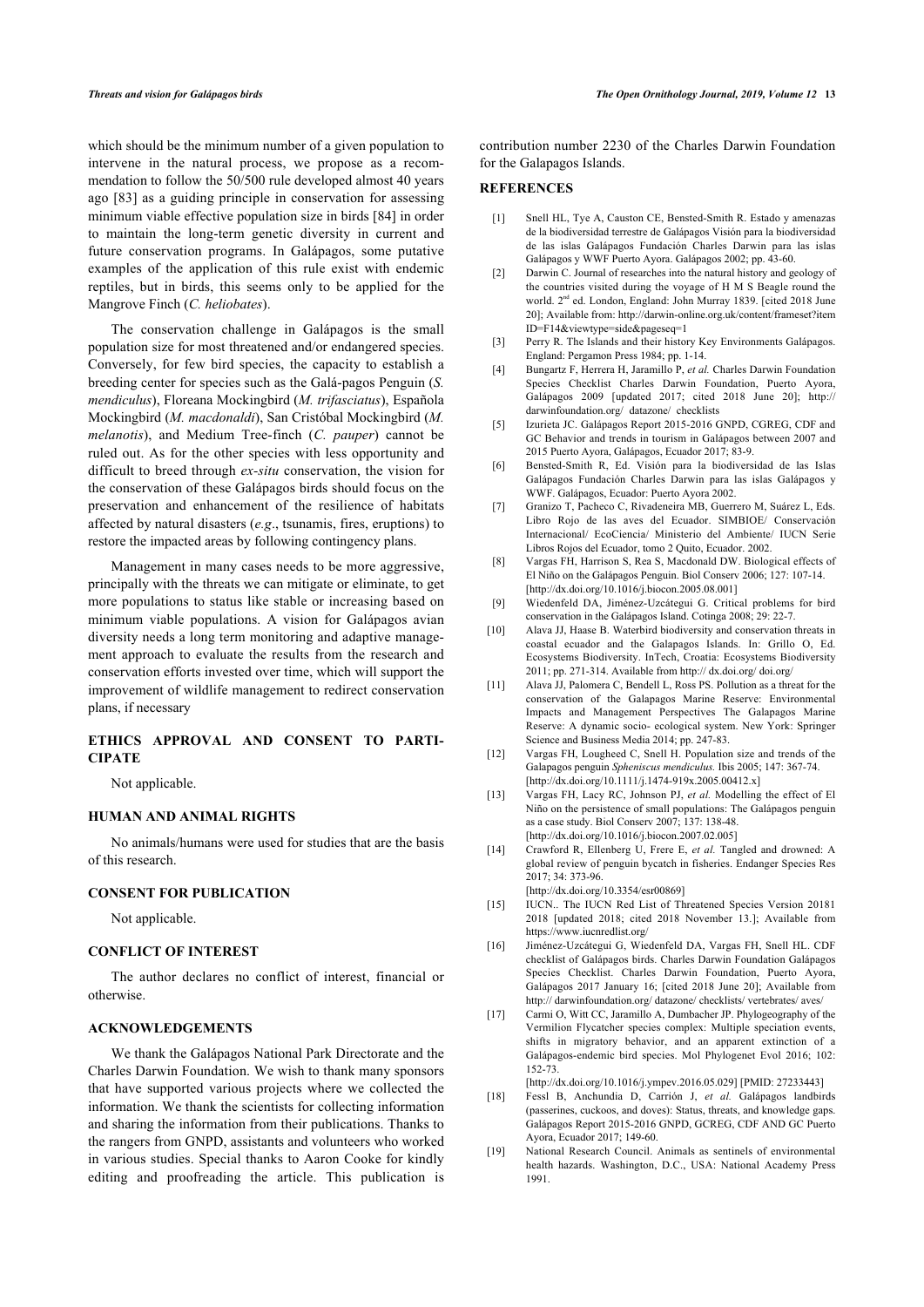- <span id="page-13-19"></span>[20] Kowarik H. What are Indicators? On the definition of Indicators in ecology and environmental planning. Ecol Indic 2010; 10: 584-93. [\[http://dx.doi.org/10.1016/j.ecolind.2009.09.009](http://dx.doi.org/10.1016/j.ecolind.2009.09.009)]
- <span id="page-13-20"></span>[21] Holt E E, Miller S. Bioindicators: Using organisms to measure environmental impacts. Nat Educ Knowl 2010; 3: 8.
- <span id="page-13-0"></span>[22] Fundación Charles Darwin (FCD) y WWF-Ecuador. Atlas de Galápagos, Ecuador: Especies Nativas e Invasoras. Quito: FCD y WWF Ecuador 2018.
- <span id="page-13-21"></span><span id="page-13-1"></span>[23] Grant PR, Grant BR. How and why species multiply: the radiation of Darwin's finches. Princeton University Press 2008.
- <span id="page-13-22"></span><span id="page-13-2"></span>[24] Wang G, Cai W, Gan B, *et al.* Continued increase of extreme El Niño frequency long after 1.5°C warming stabilization. Nat Clim Chang 2017; 7: 568-72. [\[http://dx.doi.org/10.1038/nclimate3351](http://dx.doi.org/10.1038/nclimate3351)]
- <span id="page-13-3"></span>[25] Valle CA, Coulter MC. Present status of the Flightless Cormorant, Galápagos Penguin and Greater Flamingo populations in the Galápagos Islands, Ecuador, after the 1982-83 El Niño. The Condor 1987; 89: 276-81.

[\[http://dx.doi.org/10.2307/1368480\]](http://dx.doi.org/10.2307/1368480)

- <span id="page-13-23"></span><span id="page-13-4"></span>[26] Valle CA, Cruz F, Cruz JB, Merlen G, Coulter MC. The impact of the 1982-83 El Niño-Southern Oscillation on seabirds in the Galápagos Islands, Ecuador. J Geophys Res 1987; 92: 437-44. [\[http://dx.doi.org/10.1029/JC092iC13p14437\]](http://dx.doi.org/10.1029/JC092iC13p14437)
- <span id="page-13-5"></span>[27] Rechten C. Factors determining the laying date of the Waved Albatross (*Diomedea irrorata*). Ibis 1986; 128: 492-501. [\[http://dx.doi.org/10.1111/j.1474-919X.1986.tb02701.x](http://dx.doi.org/10.1111/j.1474-919X.1986.tb02701.x)]
- <span id="page-13-24"></span><span id="page-13-6"></span>[28] Vargas FH, Barlow S, Har T, *et al.* Effects of climate on the abundant and distribution of flamingos in the Galápagos Islands. JPN J Zool 2008; 276: 252-65. [\[http://dx.doi.org/10.1111/j.1469-7998.2008.00485.x](http://dx.doi.org/10.1111/j.1469-7998.2008.00485.x)]
- <span id="page-13-25"></span><span id="page-13-7"></span>[29] Timmermann A, Oberhuber J, Bacher A, Esch M, Latif M, Roeckner E. Increased El Niño frequency in a climate model forced by future greenhouse warming. Nature 1999; 398: 694-7. [\[http://dx.doi.org/10.1038/19505\]](http://dx.doi.org/10.1038/19505)
- [30] Mendelssohn R, Bograd SJ, Schwing FB, Palacios DM. Teaching old indices new tricks: A state-space analysis of El Niño related climate indices. Geophys Res Lett 2005; 32(L07709): 1-4.
- <span id="page-13-8"></span>[31] Sachs JP, Ladd N. Climate and oceanography of the Galápagos in the 21st century: Expected changes and research needs. Galapagos Research 2010; 67: 50-1.
- <span id="page-13-9"></span>[32] Gibbs HL, Grant PR. Ecological consequences of an exceptionally strong El Nino event on Darwin's Finches. Ecology 1987; 68(6): 1735-46.
- <span id="page-13-32"></span><span id="page-13-10"></span>[\[http://dx.doi.org/10.2307/1939865\]](http://dx.doi.org/10.2307/1939865) [PMID: [29357173](http://www.ncbi.nlm.nih.gov/pubmed/29357173)] [33] Mooney HA, Cleland EE. The evolutionary impact of invasive species. Proc Natl Acad Sci USA 2001; 98(10): 5446-51.
- <span id="page-13-11"></span>[\[http://dx.doi.org/10.1073/pnas.091093398](http://dx.doi.org/10.1073/pnas.091093398)] [PMID: [11344292\]](http://www.ncbi.nlm.nih.gov/pubmed/11344292) [34] DPNG. Plan de manejo Parque Nacional Galápagos Ministerio del ambiente. Parque Nacional Galápagos & Agencia Española de Cooperación Internacional 2006.
- <span id="page-13-12"></span>[35] Kerr S, Cardenas S, Hendy J, Migration and the environment in the Galápagos: An analysis of economic and policy incentives driving migration, potential impacts from migration control, and potential policies to reduce migration pressure Motu Working Paper 03-17 Motu Economic and Public Policy Research Trust, Wellington, New Zealand 2004.

[\[http://dx.doi.org/10.29310/wp](http://dx.doi.org/10.29310/wp)]

- <span id="page-13-27"></span><span id="page-13-26"></span><span id="page-13-13"></span>[36] Dvorak M, Nemeth E, Wendelin B, *et al.* Conservation status of landbirds on Floreana: The smallest inhabited Galápagos Island. J Field Ornithol 2017; 88: 132-45. [\[http://dx.doi.org/10.1111/jofo.12197\]](http://dx.doi.org/10.1111/jofo.12197)
- <span id="page-13-28"></span><span id="page-13-14"></span>[37] Jiménez-Uzcátegui G, Ortiz-Catedral L. Vertebrate diversity on Floreana Island, Galápagos. Galapagos Research 2017.
- <span id="page-13-15"></span>[38] Jiménez-Uzcátegui G, Betancourt F. Galápagos Report 2007-2008 FCD, PNG & INGALA Bird mortality by vehicles Puerto Ayora, Ecuador 2008; 103-6.
- <span id="page-13-29"></span><span id="page-13-16"></span>[39] Awkerman JA, Huyvaert KP, Mangel J, Alfaro-Shigueto J, Anderson DJ. Incidental and intentional catch threatens Waved Albatross. Biol Conserv 2006; 133: 483-9.

[\[http://dx.doi.org/10.1016/j.biocon.2006.07.010\]](http://dx.doi.org/10.1016/j.biocon.2006.07.010)

- <span id="page-13-30"></span><span id="page-13-17"></span>[40] Jiménez-Uzcátegui G, Mangel J, Alfaro-Shigueto J, Anderson DJ. Fishery bycatch of the Waved Albatross *Phoebastria irrorata*, a need for implementation of agreements. Galápagos Research 2006; 64(2): 7-9.
- <span id="page-13-31"></span><span id="page-13-18"></span>[41] Steadman DW. Holocene vertebrate fossils from Isla Floreana, Galápagos. Smithson Contrib Zool 1986; 413: 1-103. [\[http://dx.doi.org/10.5479/si.00810282.413\]](http://dx.doi.org/10.5479/si.00810282.413)
- [42] Jiménez-Uzcátegui G, Carrión V, Zabala J, Buitrón P, Milstead B.
- Galápagos Report 2006-2007 FCD, PNG & INGALA Status of introduced vertebrates in Galápagos Puerto Ayora, Ecuador 2007; 136-41.
- [43] Ralph J, van Riper C III. Historical and current factors affecting Hawaiian native birds Bird Conservation. Madison, Wisconsin, USA: University of Wisconsin Press 1985; Vol. II: pp. 7-42.
- [44] Wikelski M, Foufopoulos J, Snell H, Vargas FH. Galápagos birds and diseases: Invasive pathogens as threats for island species. Ecol Soc  $2004:9(1):5$ [\[http://dx.doi.org/10.5751/ES-00605-090105\]](http://dx.doi.org/10.5751/ES-00605-090105)

- [45] Jiménez-Uzcátegui G, Wiedenfeld DA, Parker PG. Passeriformes afectados con viruela aviar en la Isla Santa Cruz, Galápagos. Brenesia 2007; 67: 29-34.
- [46] Thiel T, Whiteman NK, Tirapé A, *et al.* Characterization of canarypox-like viruses infecting endemic birds in the Galápagos Islands. J Wildl Dis 2005; 41(2): 342-53.
- [\[http://dx.doi.org/10.7589/0090-3558-41.2.342\]](http://dx.doi.org/10.7589/0090-3558-41.2.342) [PMID: [16107669](http://www.ncbi.nlm.nih.gov/pubmed/16107669)] [47] Parker PG, Buckles EL, Farrington H, *et al.* 110 years of Avipoxvirus in the Galápagos Islands. Plos one 2011; 6(1): e15989. IF: 4.092
- [48] Tompkins EM, Anderson DJ, Pabilonia KL, Huyvaert KP. Avian pox discovered in the critical endangered waved albatross (*Phoebastria irrorata*) from the Galápagos Islands, Ecuador. J Wildl Dis 2017; 53(4): 891-5.

[\[http://dx.doi.org/10.7589/2016-12-264\]](http://dx.doi.org/10.7589/2016-12-264) [PMID: [28715294](http://www.ncbi.nlm.nih.gov/pubmed/28715294)]

- [49] Levin II, Zwiers P, Deem S, *et al.* Multiple lineages of avian malaria parasites (*Plasmodium*) in the Galápagos Islands and evidence for arrival *via* migratory birds. Conserv Biol 2014. [\[http://dx.doi.org/10.1111/cobi.12127\]](http://dx.doi.org/10.1111/cobi.12127) [PMID: [24033638](http://www.ncbi.nlm.nih.gov/pubmed/24033638)]
- [50] Wiedenfeld DA, Jiménez-Uzcátegui G, Fessl B, Kleindorfer S, Valarezo J. Distribution of the introduced parasitic fly *P. downsi* (Diptera, Muscidae) in the Galápagos Islands. Pac Conserv Biol 2007;  $13(1): 14-9$

[\[http://dx.doi.org/10.1071/PC070014](http://dx.doi.org/10.1071/PC070014)]

- [51] Causton C, Peck S, Sinclair L, Roque-Albedo L, Hodgson C, Landry B. Alien insects: Threats and implications for the conservation of the Galapagos Islands. Ann Entomol Soc Am 2006; 99: 121-43. [\[http://dx.doi.org/10.1603/0013-8746\(2006\)099\[0121:AITAIF\]2.0.CO](http://dx.doi.org/10.1603/0013-8746(2006)099%5B0121:AITAIF%5D2.0.CO;2) [;2](http://dx.doi.org/10.1603/0013-8746(2006)099%5B0121:AITAIF%5D2.0.CO;2)]
- [52] Koop JA, Kim PS, Knutie SA, Adler F, Clayton DH. An introduced parasitic fly may lead to local extinction of Darwin's finch populations. J Appl Ecol 2016; 53(2): 511-8. [\[http://dx.doi.org/10.1111/1365-2664.12575](http://dx.doi.org/10.1111/1365-2664.12575)] [PMID: [26980922\]](http://www.ncbi.nlm.nih.gov/pubmed/26980922)
- [53] Kleindorfer S, Dudaniec RY. Host-parasite ecology, behavior and genetics: A review of the introduced fly parasite *Philornis downsi* and its Darwin's finch hosts. BMC Zoology 2016; 1: 1. [\[http://dx.doi.org/10.1186/s40850-016-0003-9\]](http://dx.doi.org/10.1186/s40850-016-0003-9)
- [54] Fessl B, Glyn YH, Young RP, *et al.* How to save the rarest Darwin's finch from extinction: The mangrove finch on Isabela Island. Philos T Roy Soc B 2010; pp. 1019-30.
- [55] Carrera-Játiva P, Rodríguez-Hidalgo R, Sevilla C, Jiménez-Uzcátegui G. Gastrointestinal parasites in the Galápagos Penguin *Spheniscus mendiculus* and the Flightless Cormorant *Phalacrocorax harrisi* in the Galápagos Islands. Mar Ornithol 2014; 42: 77-80.
- [56] Jiménez-Uzcátegui G, Sarzosa MS, Encalada E, Rodríguez-Hidalgo R, Huyvaert KP. Gastrointestinal Parasites in the Waved Albatross (*Phoebastria irrorata*) of Galápagos. J Wildl Dis 2015; 51(3): 784-6. [\[http://dx.doi.org/10.7589/2014-06-165\]](http://dx.doi.org/10.7589/2014-06-165) [PMID: [25919468](http://www.ncbi.nlm.nih.gov/pubmed/25919468)]
- [57] Lougheed LW, Edgar GJ, Snell HL. Biological impacts of the Jessica oil spill on the Galápagos environment Final report 2002.
- [58] Gelin A, Gravez V, Edgar GJ. Assessment of Jessica oil spill impacts on intertidal invertebrate communities. Mar Pollut Bull 2003; 46(11): 1377-84.

[\[http://dx.doi.org/10.1016/S0025-326X\(03\)00368-0\]](http://dx.doi.org/10.1016/S0025-326X(03)00368-0) [PMID: [14607](http://www.ncbi.nlm.nih.gov/pubmed/14607%20536) [536](http://www.ncbi.nlm.nih.gov/pubmed/14607%20536)]

- [59] Anderson DJ, Huyvaert KP, Wood DR, Gillikin CL, Frost BJ, Mouritsen H. At-sea distribution of waved albatrosses and the Galápagos Marine Reserve. Biol Conserv 2003; 110(3): 367-73. [\[http://dx.doi.org/10.1016/S0006-3207\(02\)00238-0\]](http://dx.doi.org/10.1016/S0006-3207(02)00238-0)
- [60] Wikelski M, Romero LM, Snell HL. Marine iguanas oiled in the Galápagos. Science 2001; 292(5516): 437-8.
- [\[http://dx.doi.org/10.1126/science.292.5516.437c](http://dx.doi.org/10.1126/science.292.5516.437c)] [PMID: [11330292](http://www.ncbi.nlm.nih.gov/pubmed/11330292)] [61] Wikelski M, Wong V, Chevalier B, Rattenborg N, Snell HL. Marine iguanas die from trace oil pollution. Nature 2002; 417(6889): 607-8. [\[http://dx.doi.org/10.1038/417607a\]](http://dx.doi.org/10.1038/417607a) [PMID: [12050651](http://www.ncbi.nlm.nih.gov/pubmed/12050651)]
- [62] Romero LM, Wikelski M. Severe effects of low-level oil contamination on wildlife predicted by the corticosterone-stress